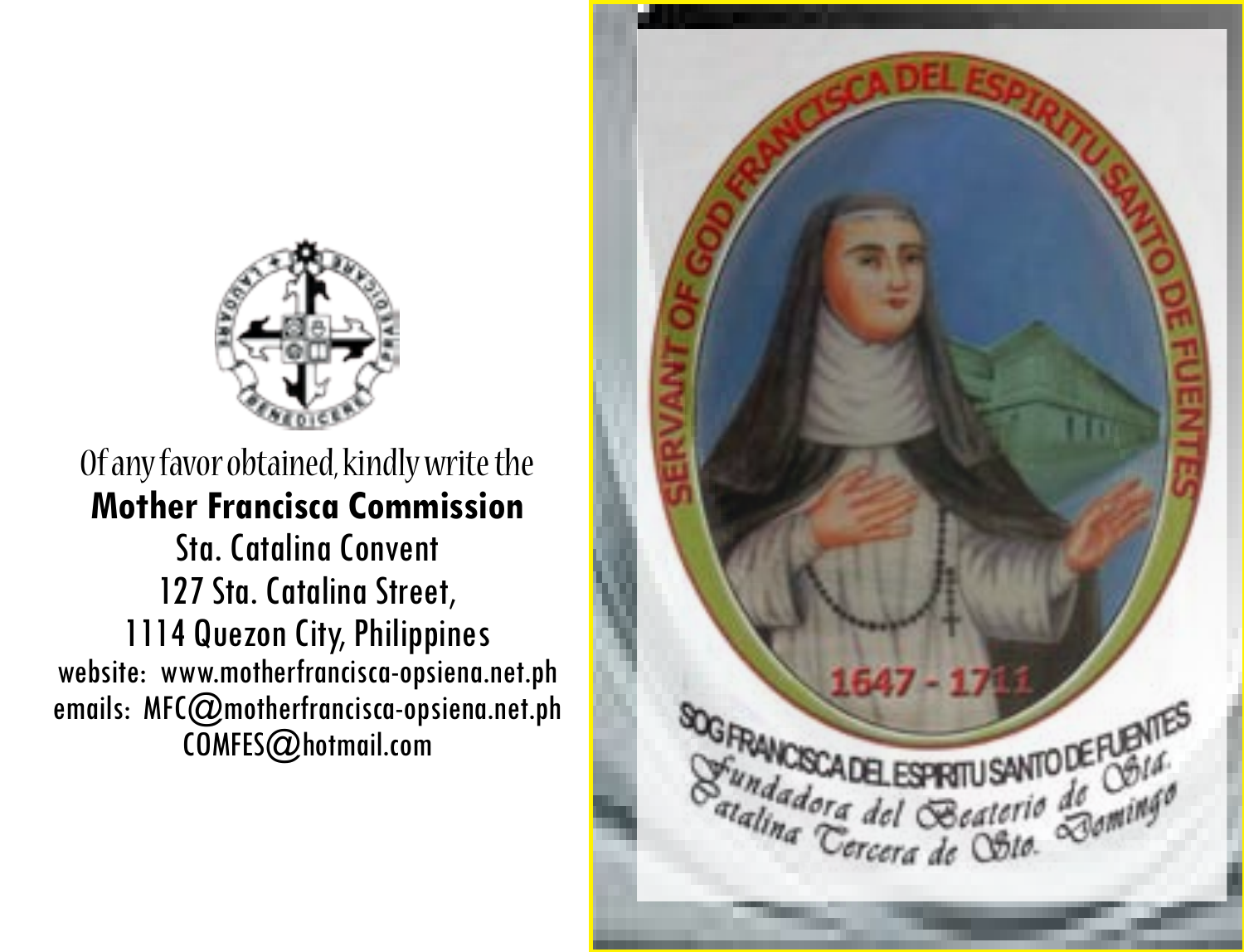### **NOVENA ASKING THE INTERCESSION OF THE SERVANT OF GOD FRANCISCA DEL ESPIRITU SANTO DE FUENTES**

the sick, the needy and the young. In 1682, she received the habit of a Dominican tertiary. She was joined by a small group, and a family of religious founded in the Philippines had its beginning. Final approval came later, but the early years brought many difficulties. Francisca persevered. Her pioneering ideal of a religious community for Filipinas, in the spirit of St. Dominic, was based on a life of prayer, of mortification and service for others. She herself set an example of these, and continued to guide and inspire her companions. On August 24, 1711, Mother Francisca del Espiritu Santo de Fuentes died at the age of 63, bringing to a happy end a life of deep fidelity, and leaving a legacy of service to the young, the sick and the poor.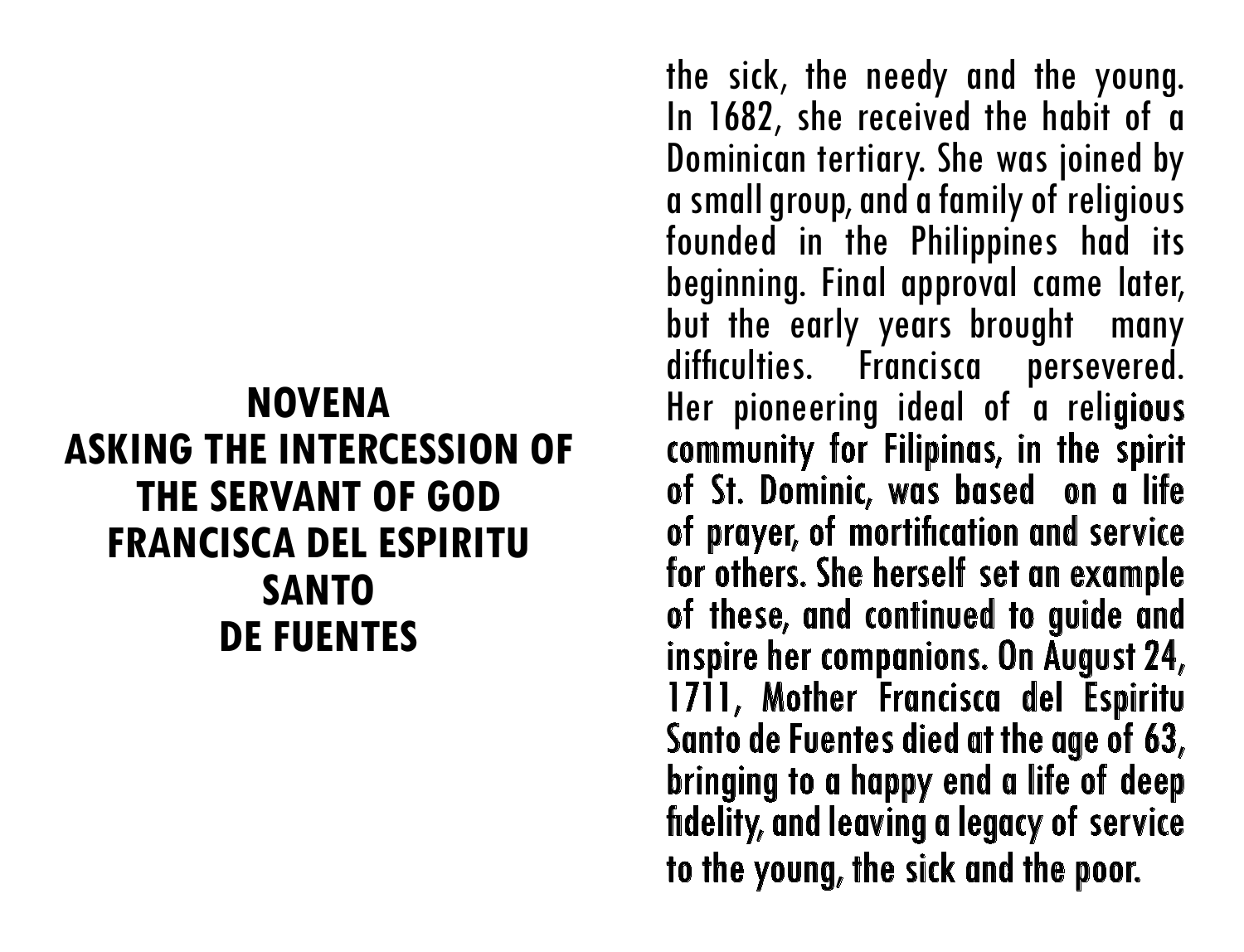#### **BIOGRAPHY OF THE SERVANT OF GOD FRANCISCA DEL ESPIRITU SANTO DE FUENTES**



 Francisca de Fuentes was born in the City of Manila in 1647. Widowed and childless after a brief marriage, she dedicated herself to helping

### **FIRST DAY Theme: Devotion to the Eucharist**

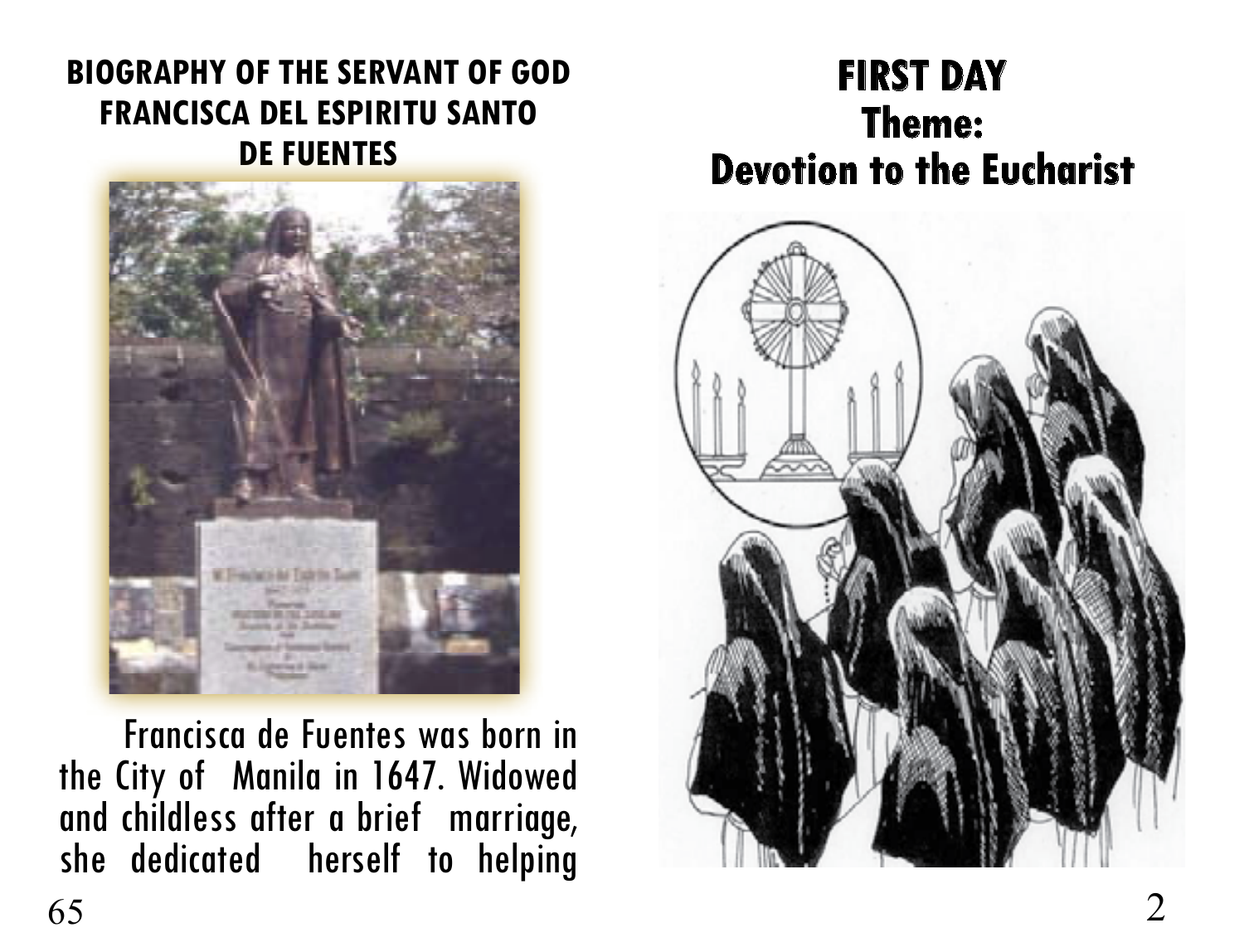# 1. ACT OF CONTRITION 2. PRAYER FOR EVERYDAY

God, Father Almighty, in Your infinite Wisdom You have willed that Your servant Francisca del Espiritu Santo de Fuentes be the foundress of a Filipina religious congregation. She believed in You with her whole being, she hoped for the perfection of Your plan, and she loved You in imitation of Your incarnate Son. In trials and in penance she persevered, and was purified. An instrument of Your ineffable holiness, Francisca del Espiritu Santo de Fuentes touched so many lives and continues to

#### 4. PRAYER FOR THE DAY **P r a y e r**

 God our loving Father, life in this world is made whole by experiences of sadness and joy, hope and despair, faith and disbelief. You have given to us Your Son, our Lord Jesus Çhrist as a model of one who is able to endure sufferings and offer them to You. Mother Francisca came very close to following Christ in this regard. I ask You Lord that in difficult moments, I<br>too, may be able to accept my sufferings in Your name for my own good and for the good of others. Amen.

- 5. CLOSING PRAYER p.9
- 6. HYMN: FRANCISCA DE MANILA p.11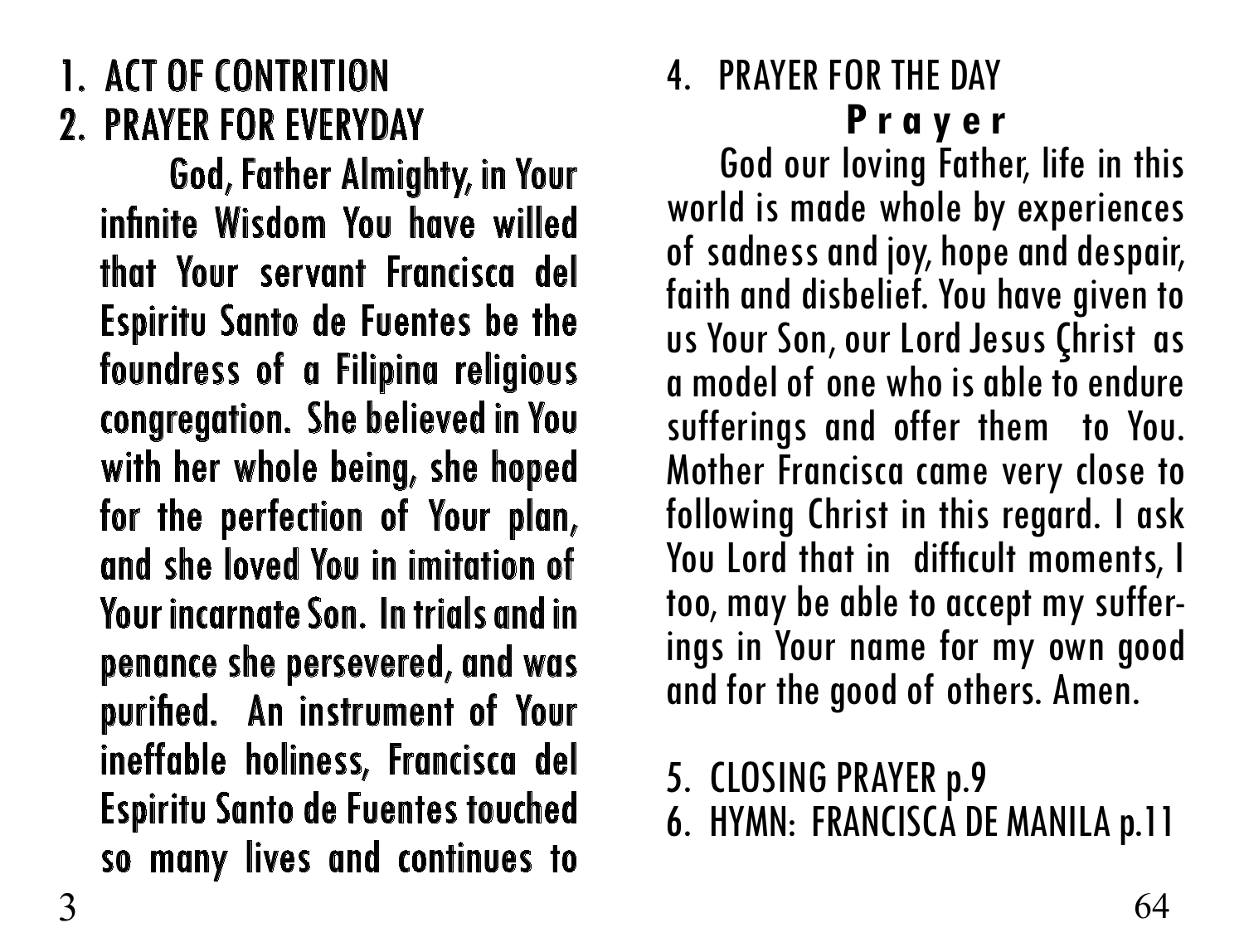Potenciana, they returned to the Beaterio to start all over again. The sufferings at Sta. Potenciana and the rigors of community life at the Beat- erio intensified by her own penance, fasting and mortification resulted in a sickness which kept Mother Fran- cisca in bed for many months. It was said that because of these, at the age of 64, she looked more than 70. But despite her weakness, she would still force herself to go down to the church to receive Holy Communion until such time when she could no longer rise from bed and therefore, Fr. Juan de Sto. Domingo, would go to her room and celebrate Holy Mass and give her Holy Communion.

(Pause for Reflection)

edify Your Filipino people.

If it is in accord with Your plans, let the present ecclesial inquiry into the causes of her beatification and canonization lead to the triumph of Your grace. Let the recognition of her sanctity be a proof of Your guidance. Let her beatification and canonization be yet another outpouring of Your love to Your chosen people in the far east and an added blessing to the universal Church. In the power of Your Holy Spirit, who filled the heart of Francisca del Espiritu Santo de Fuentes, let the canonical proceedings be success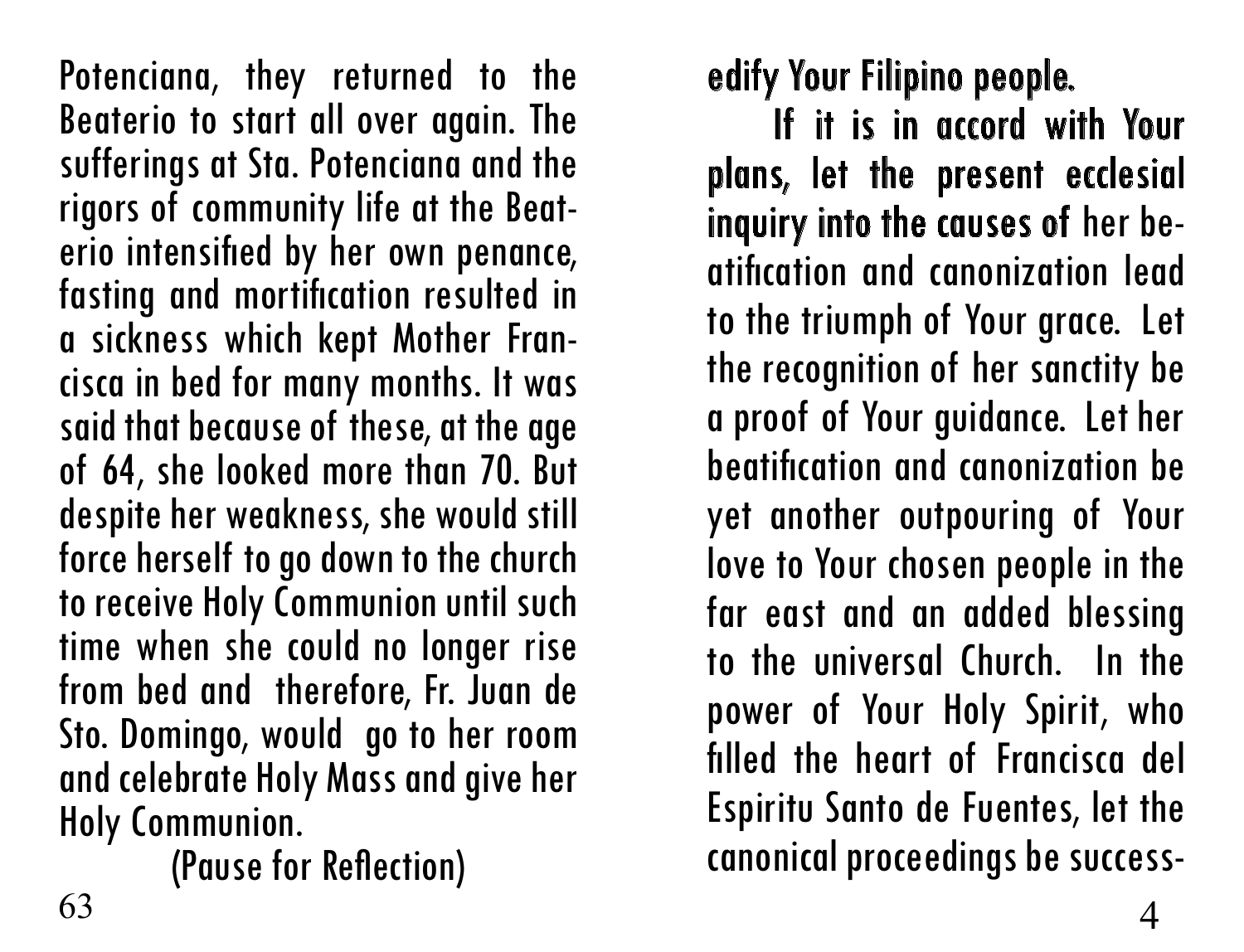fully carried out, so that at the end we all can sing: Glory be to the Father and to the Son and to the Holy Spirit. Amen.



3. READING AND REFLECTION FOR THE DAY

### **Reading from the Breve Relación by Fr. Juan de Sto. Domingo**

"After the Beatas returned from Sta. Potenciana, Mother Fran cisca intensely desired to have the Blessed Sacrament in the chapel, and this she asked very humbly

- 1. ACT OF CONTRITION
- 2. PRAYER FOR EVERYDAY p.3
- 3. READING AND REFLECTION FOR THE DAY

# **Reading from the Breve Relación by Fr. Juan de Sto.**

**Domingo** "To the years she added the mor tification of her body; although she was not yet 64 years old, externally she looked more than 70 years, be cause her penances, fastings, and mortifications and the resulting maladies consumed her" (Chapter XI, p. 93).

#### **Reflection** After the *Beatas'* exile in Sta.  $\frac{1}{62}$  62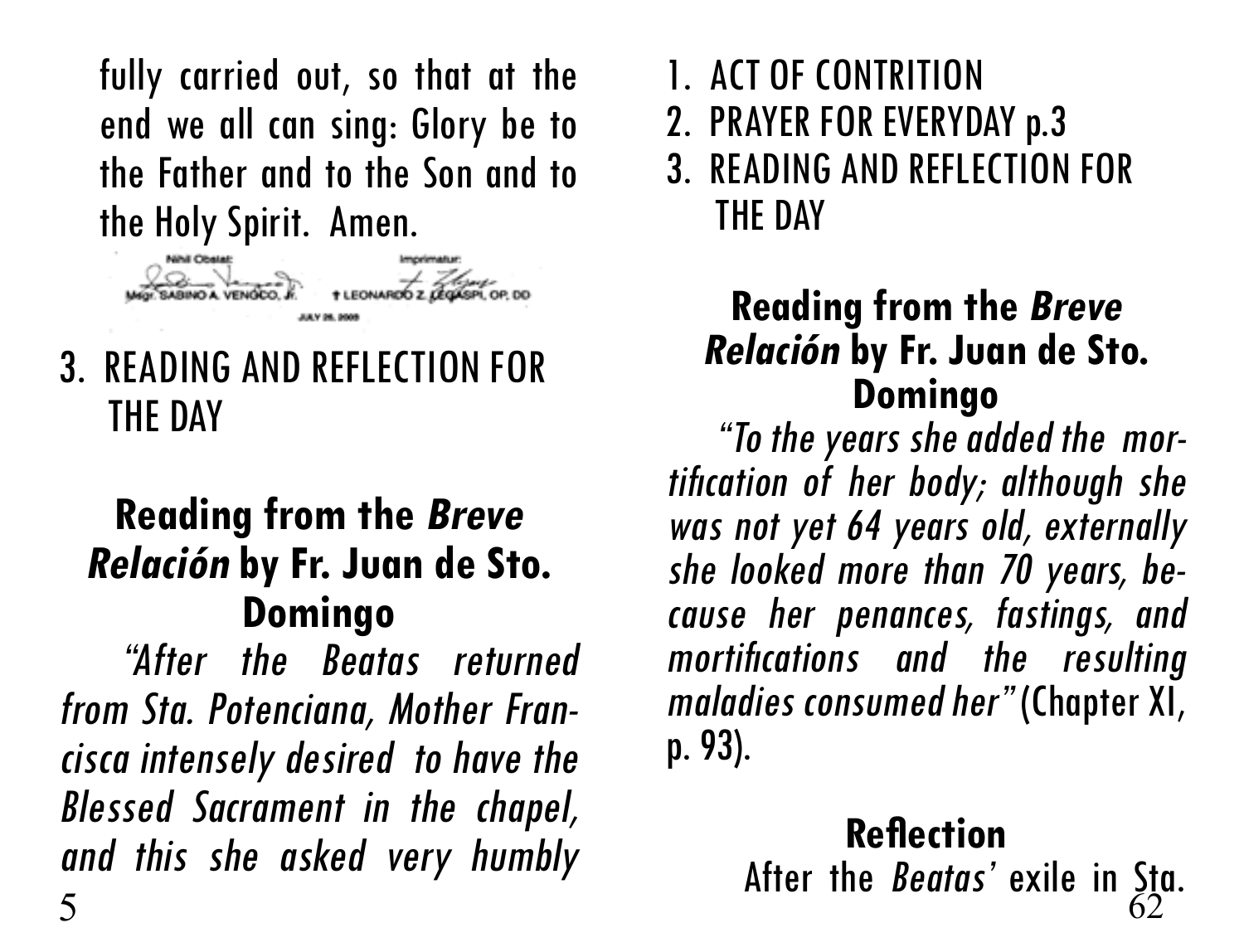### **NINTH DAY Theme: Mortification and Penance**



…and with persistence"(Chapter XI, pp. 90, 91). "When she could no longer rise from her bed I went up stairs to say Holy Mass early morn ing and I gave her Holy Communion twice a week and received the Lord in supreme joy and benefit for her soul" (Chapter XI, p. 93).

### **Reflection**

The **Beatas** frequently would go to St. Dominic's Convent to receive the sacraments especially the Eucharist with humility and devotion. It was after their exile from Sta. Potenciana that Mother Francisca, intensely desired to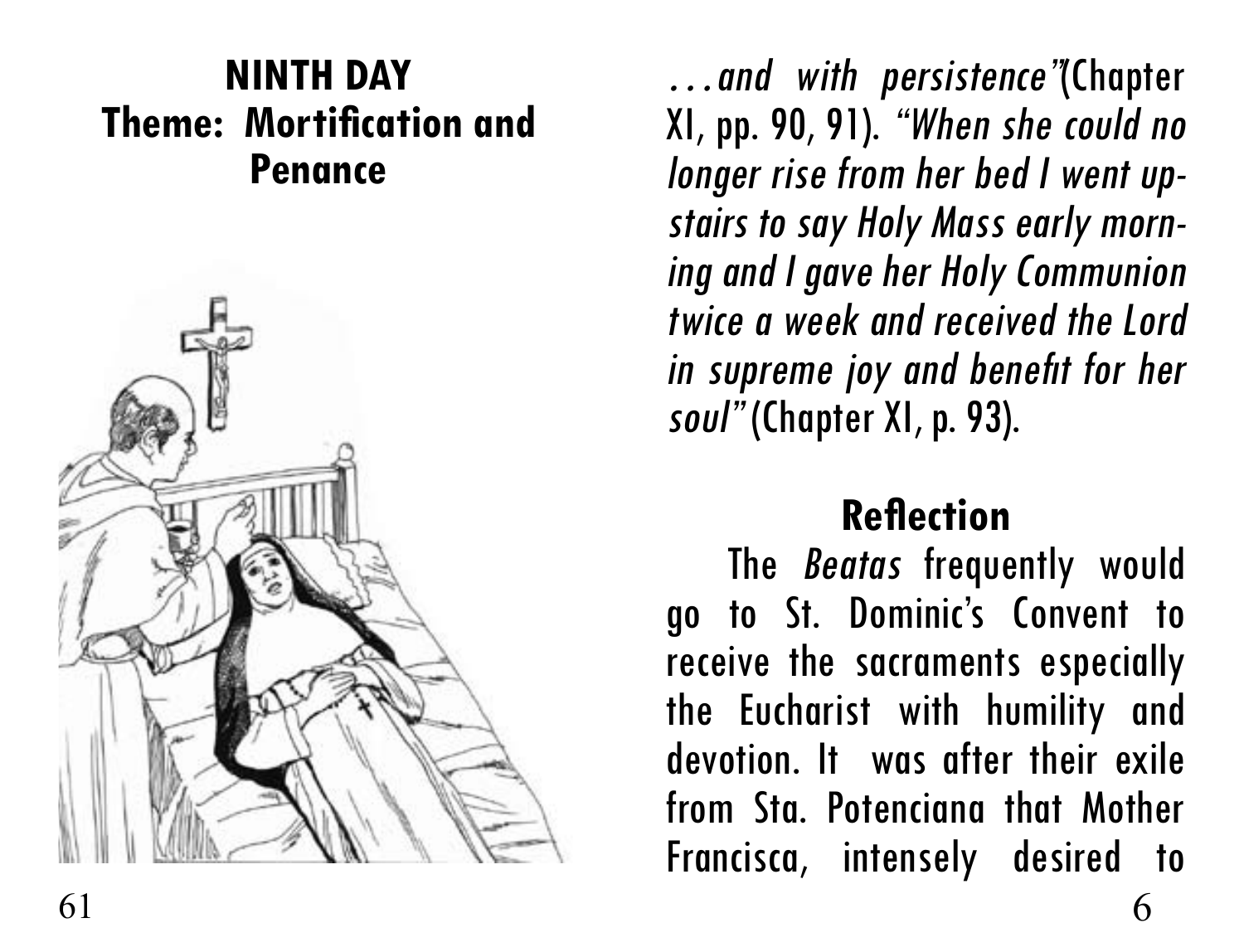have the Blessed Sacrament in the chapel and this she humbly asked from Archbishop Camacho who unfortunately did not grant such request. Mother Francisca asked a second time from Archbishop Francisco de la Cuesta when he came for the first time from Spain, but was also denied permission. Realizing she could not succeed in getting permission she thought of having a passage to the Church of San Juan de Letran from the Beaterio but the Father Provincial did not agree with the plan. Don Juan de Escaño, their benefactor, did not agree either because he was failures in obedience. Forgive me for neglecting my spiritual life and giving instead more time for things that do not count in your kingdom. Lord, assist me in my weaknesses. Lead me to the right path. Make me a responsible and dutiful member of my family/community so that I can be an instrument of your love, peace and justice just like Mother Francisca, your dutiful disciple. These I ask in your name and with the intercession of Mary, my Mother and Mother Fran- cisca, my model. Amen.

- 5. CLOSING PRAYER p.9
- 6. HYMN: FRANCISCA DE MANILA p11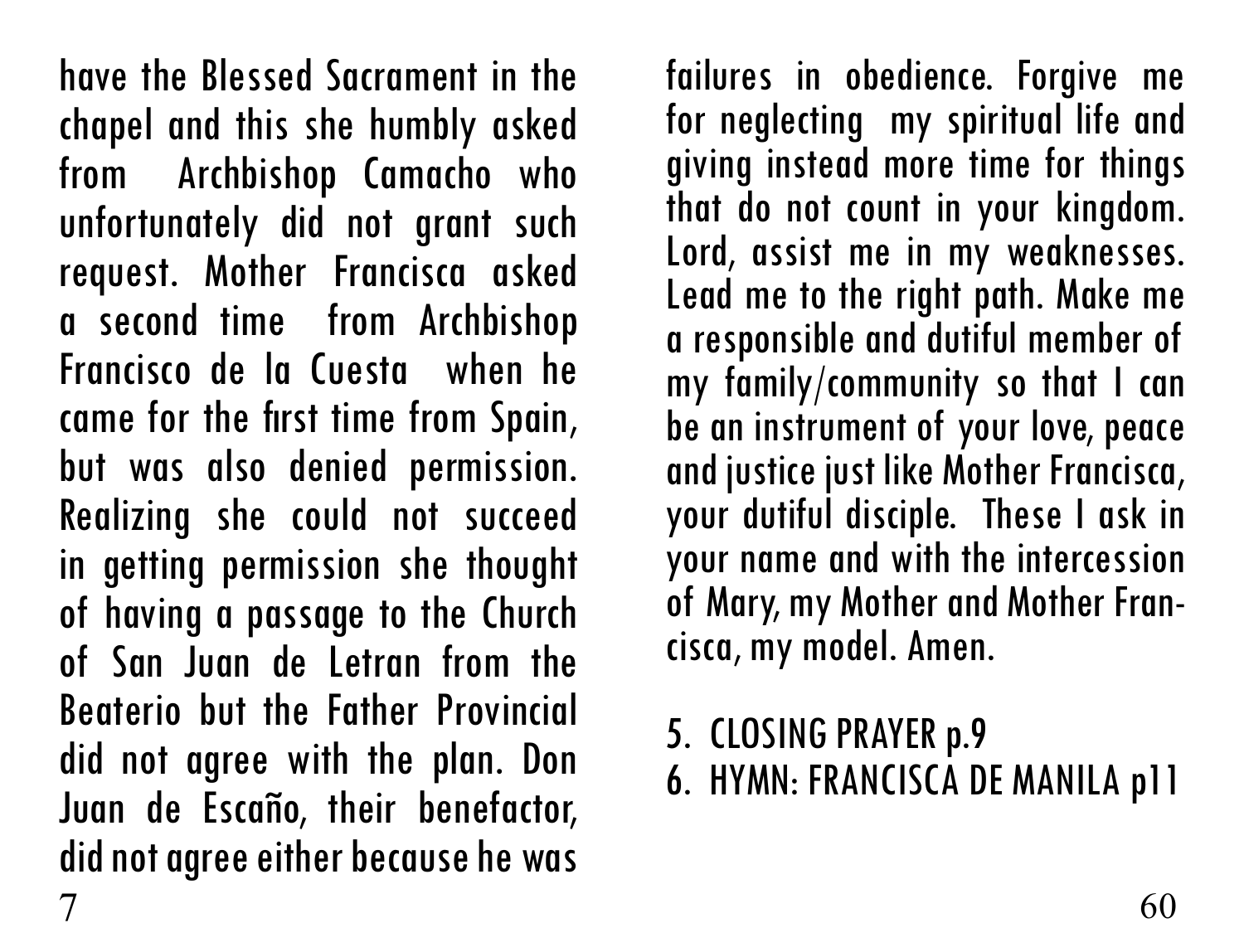evening. She was a lover of silence. Immersed in God just like St. Domi- nic and St. Catherine, She talked to God and about God. Fasting and selfimposed mortification helped her to discipline herself. Indeed she was not only a lover of regular observance but also its guardian as shown in gov- ernance as Prioress of the Beaterio. (Pause for Reflection)

### 4. PRAYER FOR THE DAY **P r a y e r**

 Lord, as Son of Mary and Joseph, You were subject to them. You obeyed them and grew in grace, wisdom and strength. Your life was an act of obe- dience to the Father until death.

I admit my weaknesses and<br>59  $59$  8

thinking of building a church for the sisters pending the permission from the King of Spain. It was the next Provincial, the Very Rev. Fr. Pedro de Mejorada, OP, who made this intense desire come to reality. He agreed with the request and through the Licentiate Asturias the license of the governor was obtained easily. After all the trials and ordeals of getting the permission, Mother Francisca's plan to have access to the Blessed Sacrament was realized on the feast of St. Thomas Aquinas when the Church was opened and the Mass was sung with great solemnity. (Pause for Reflection)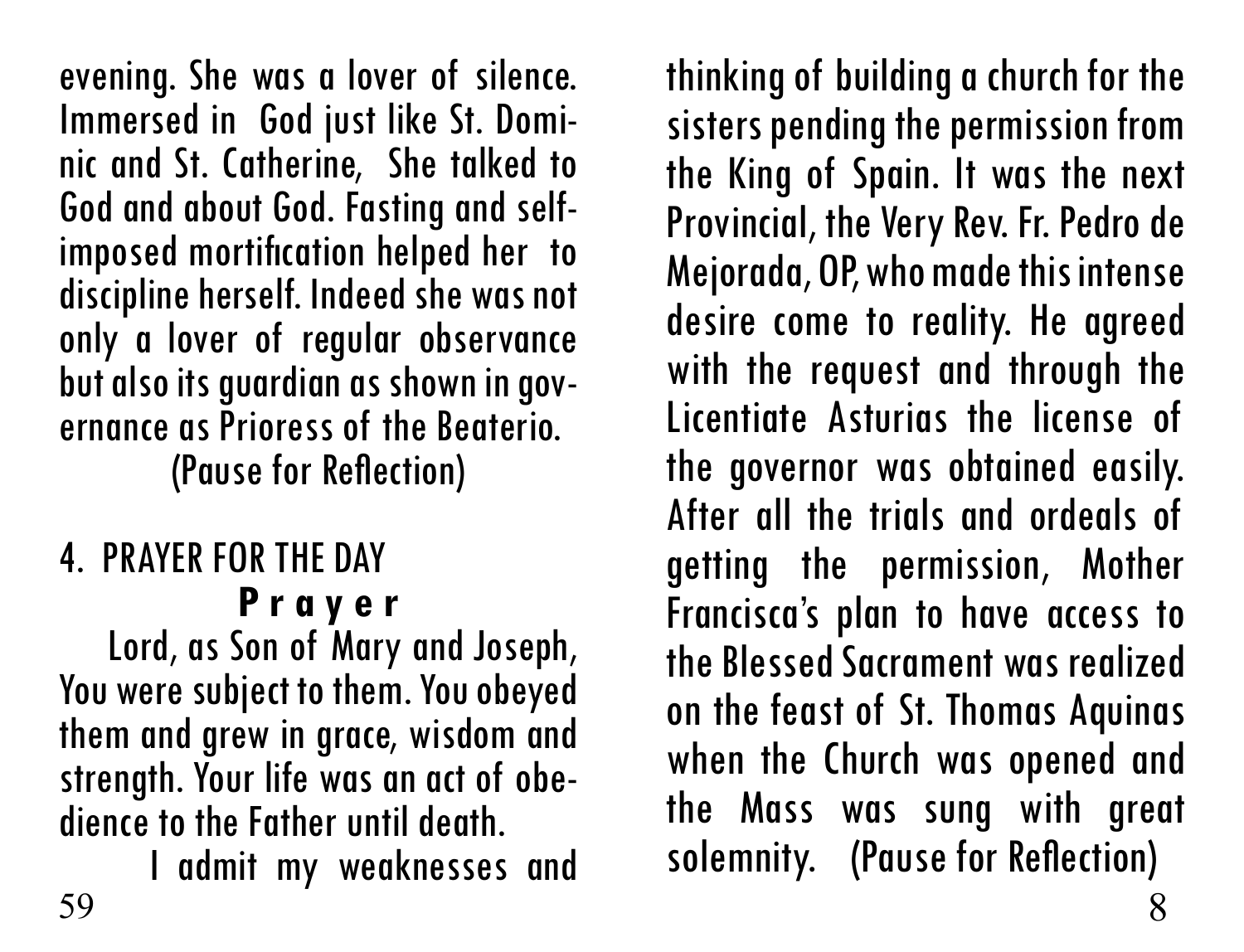Lord God Almighty, I ask you through the intercession of Mother Francisca to desire intensely your loving presence in the Blessed Sac- rament. Amen

### 5. CLOSING PRAYER

God, Our Father, You are glorified in Your Saints, for in their lives we see the crowning of Your gifts. We commend to You the life and example of the Servant of God Francisca del Espiritu Santo de Fuentes. She responded wonderfully to Your grace by a life 9 58

 Their perseverance in prayer, their complete trust and confidence in God brought them to the fore and with deep gratitude and thanksgiving for all their victories, both small and big, their unceasing praises to God was tremendous.

 Their Religious Observance consists of practices which help each Beata to follow Christ more closely and make the apostolate more effective. Moth- er Francisca was an exemplar with regards to the religious observance. Aside from praying the Hours of the day, she frequented the sacraments of Reconciliation and Holy Eucharist. She had mental prayer at daytime and at midnight and she prayed the rosary in the morning, afternoon and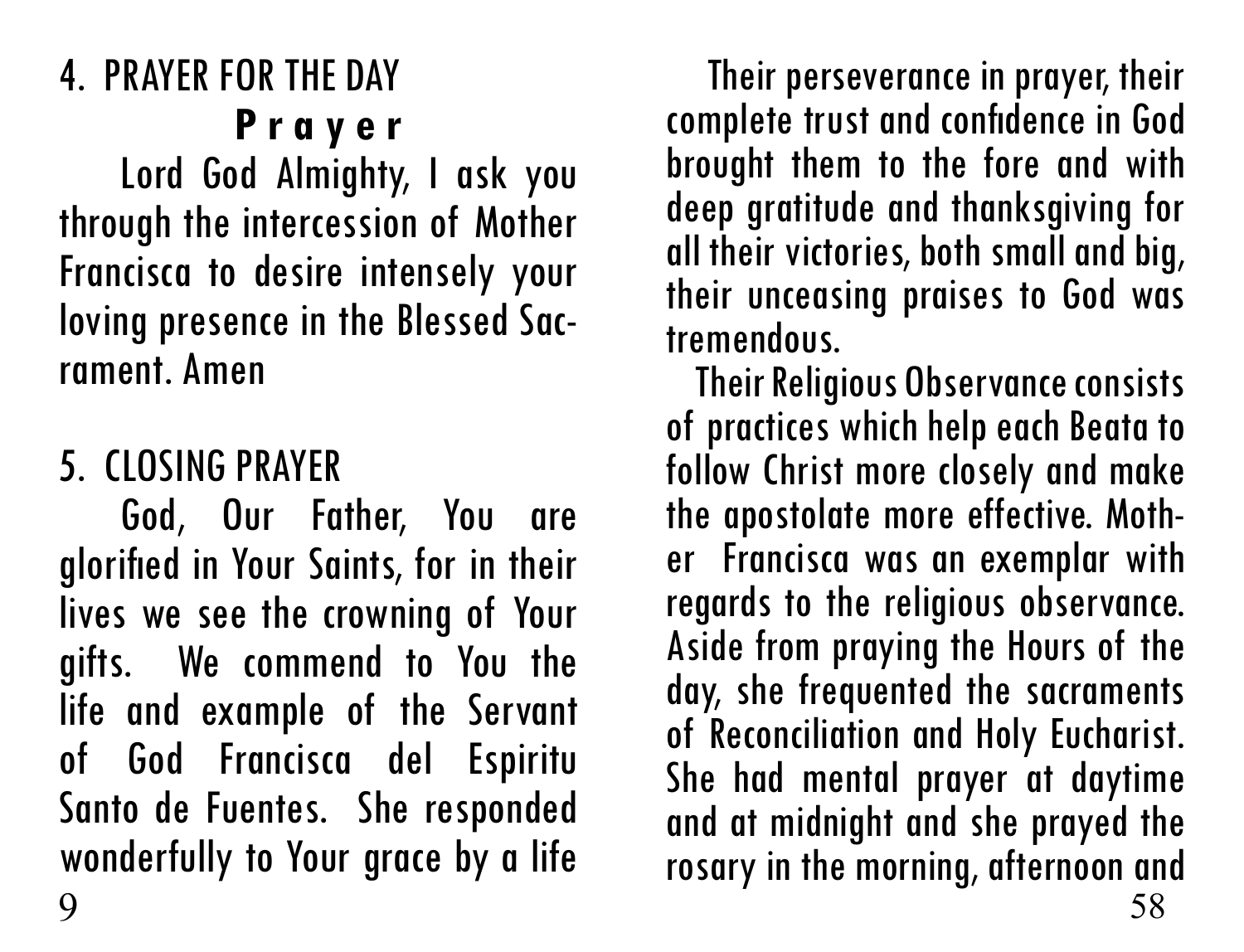all and end all. The Beatas anchored themselves in the Creator and compassionate God, Lord and lover of humankind by their faithfulness in their Religious observances and unreserved gratitude to God and to His delineate instruments of grace.

can Fathers of the Holy Rosary for being instruments in the realization of their vision – the Beaterio. Their eternal gratitude was also expressed to Don Juan de Escaño, their great benefactor who was instrumental for the economic stability of the com- munity of the Beatas. His name is in- scribed in the history of the Beaterio and until this time, he is still and will be prayed for.<br> $57$ 57 10

of holiness. As a woman of the Philippines, she drew herself close to You in her service of the sick, the poor and the young. We ask by this prayer in her memory Your special help… **(mention favor requested)** … May her holiness be recognized by the Church as an example of faithfulness for all the people of our land.

We ask this through the merits of Jesus our merciful Savior and the prayers of Mary, Queen of the Rosary, Amen. Our Father .. Hail Mary... Glory be ...

Nihil Obstat: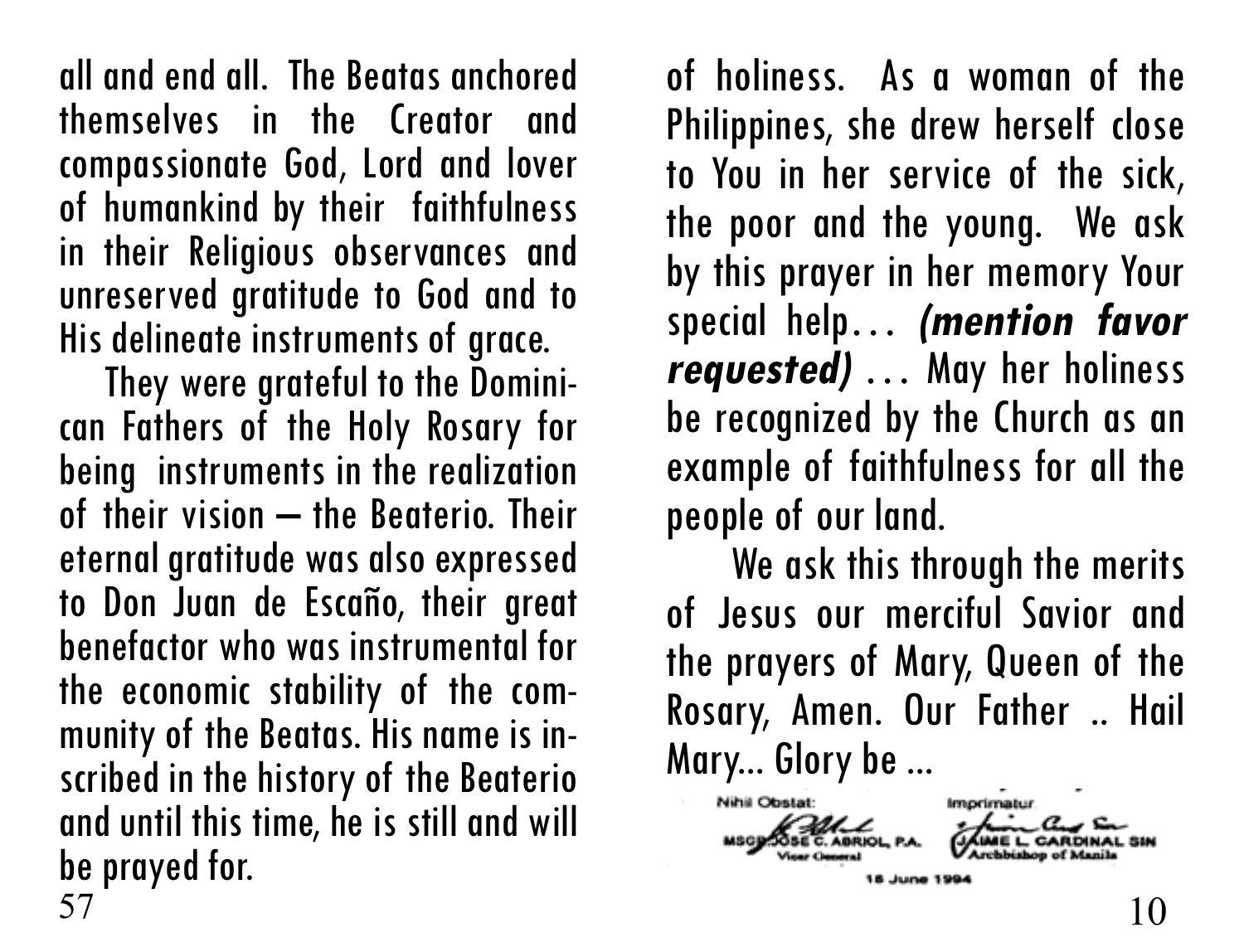**6. HYMN: FRANCISCA DE MANILA** FRANCISCA DE MANILA 1988 Lyrics: Msgr. Sabino Vengco, Jr. Music: Fr. Eduardo Hontiveros, SJ

Chorus:

Francisca de Manila, Kapatid huwaran, Diwa ng paglilingkod sa Panginoo'y taglay;

Pagtatangi sa kapwa at sa kabataan, Sa kababaihang ginising, buhay na aral.

Noong panahon ang kababaiban ng bayan Tahimik na nagdurusa't walang  $11 \t\t 56$ 

what for many years she had desired and asked from God with persistence and tears." (Chapter III, p. 48). As for Don Juan de Escaño. "His (Don Juan Escaño's) body was buried among the religious in the major chapel of Santo Domingo convent; and the Beaterio, in gratitude, had him inscribed as the greatest and first of its benefactors, and on the day of his death anniversary… a memorial service is celebrated with solemnity" (Chapter IV, p. 56).

### **Reflection**

 The Beatas underwent numerous trials during the early years of the Beaterio. But despite all these, they did not lose sight of Jesus, their be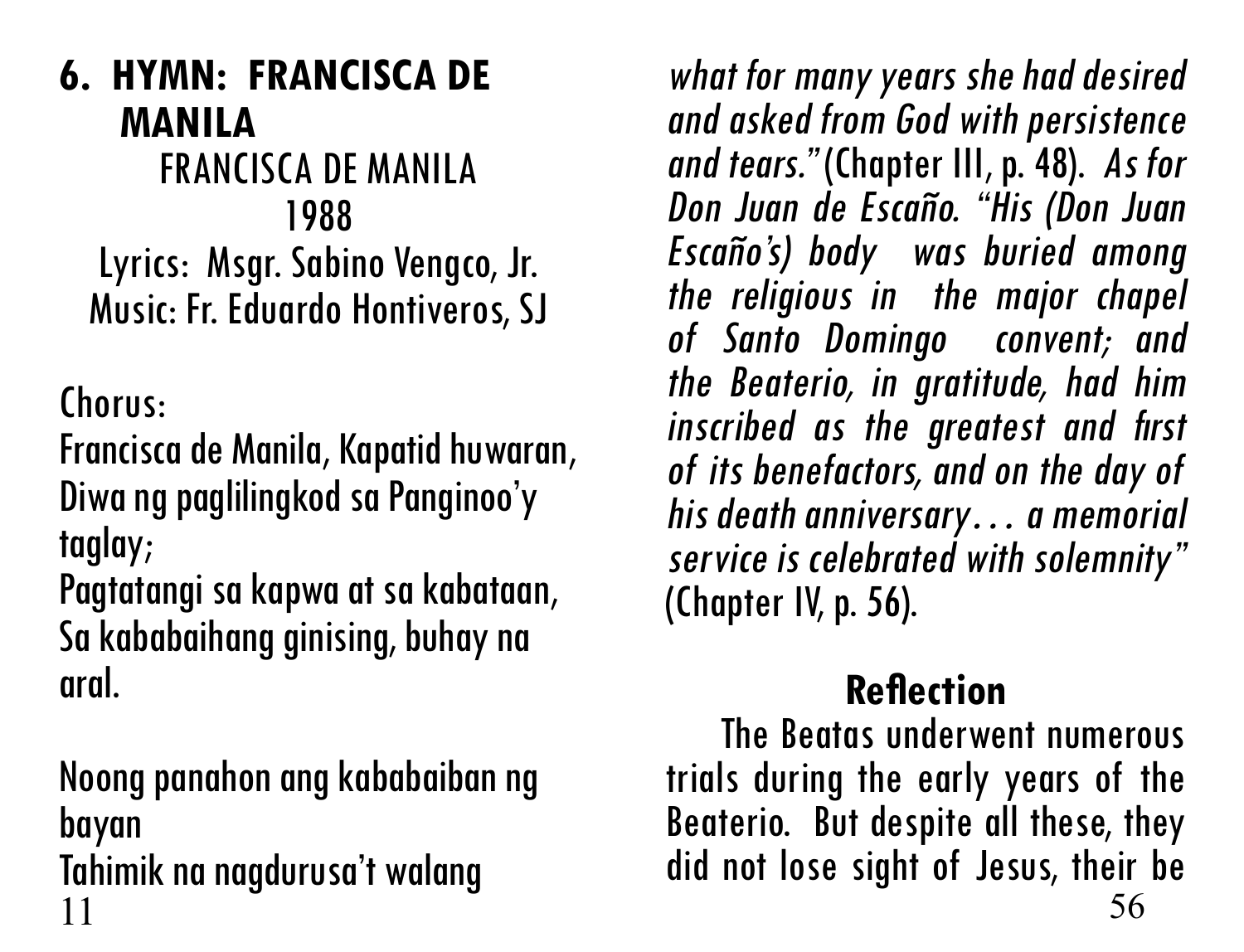- 1. ACT OF CONTRITION
- 2. PRAYER FOR EVERYDAY p.3<br>3 READING AND REFLECTION
- **READING AND REFLECTION FOR** THE DAY

# **Reading from the Breve Relación by Fr. Juan de Sto. Domingo** "After this ( profession of three

vows, obedience, chastity and poverty), they started to live the Rule from the hour of Compline in their Oratory and this was followed and continued to be followed through the mercy of the Lord…" (Chapter III, p.  $50$ <sup>"</sup>...All of them were very much pleased; they did not cease to give thanks to God, particularly Mother Francisca for seeing realized<br>55  $55$  12

kalayaan. Hinangad ni Francisca lakas patutu- lungan, Sa Diyos at pagsisikap, kanyang kabanalan

Di natanggap na kapuwa'y walang kakayahan Tanging sa tahana't tagabigay-lugod lamang,

Sa Iglesiya'y tagamasid at walang alam,

'pagkat kay Francisca siya'y wangis ng Maykapal

Musmos at kabataang hanap ay pagmamahal Murang puso't isipang uhaw sa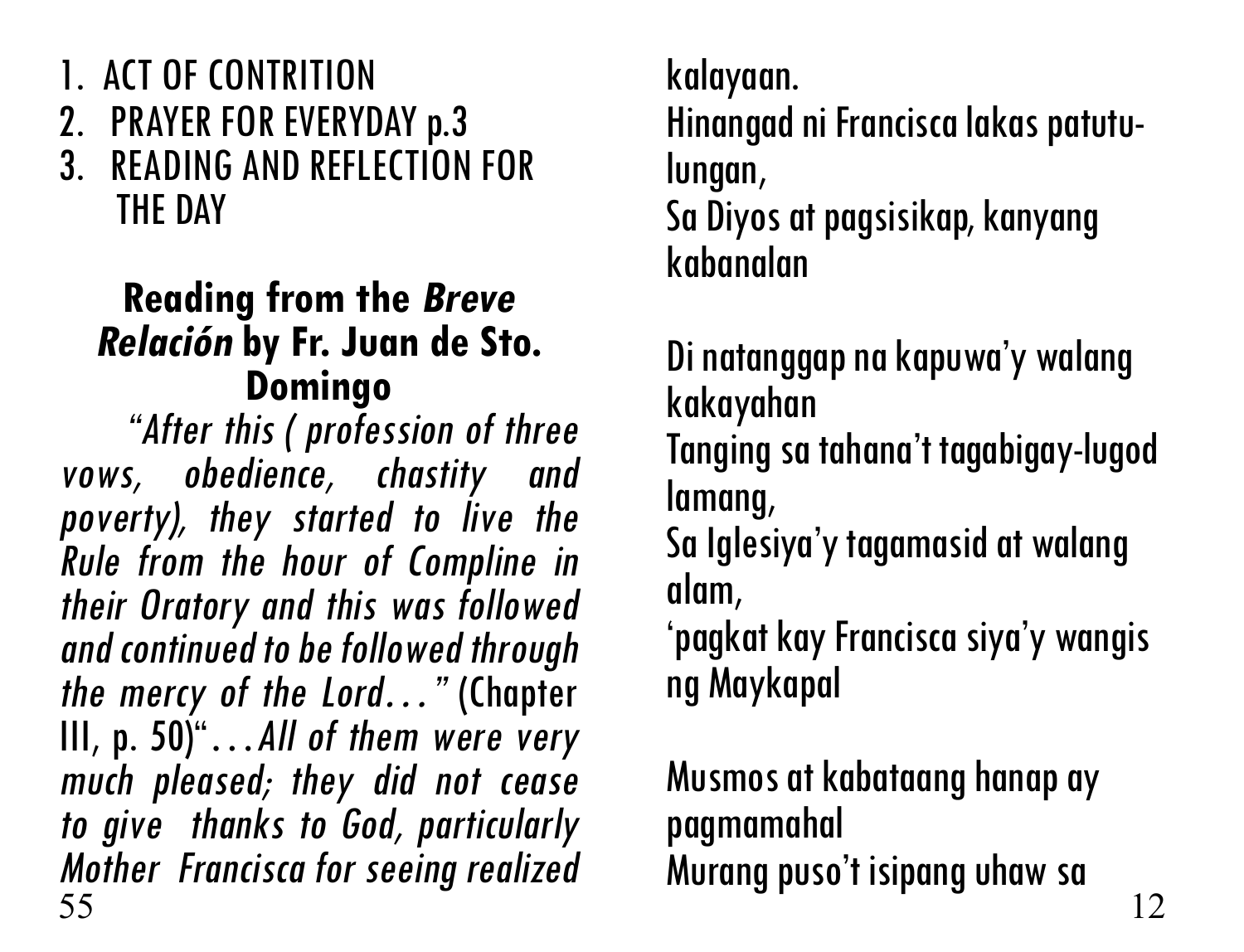kaligtasan

Naging anak niya at kanyang pana- nagutan

Sa paarala'y hutok tatag ng sam- bayanan.

Mga taong hadlang at katunggali sa buhay

Mga oras ng dilim at unos sa daan. Kay Francisca'y bahagi ng kanyang paglalakbay

Na sarili sa Panginoo'y lubos maialay.

Espiritu Santo naging lagi niya gabay Sa kanyang daigdig na kabayanihan, Alinsunod sa liwanag ng Biblia Sacra Gaya ng Patronang si Catalina de Sena.

## **EIGHTH DAY Theme: Religious Observance and Gratitude**

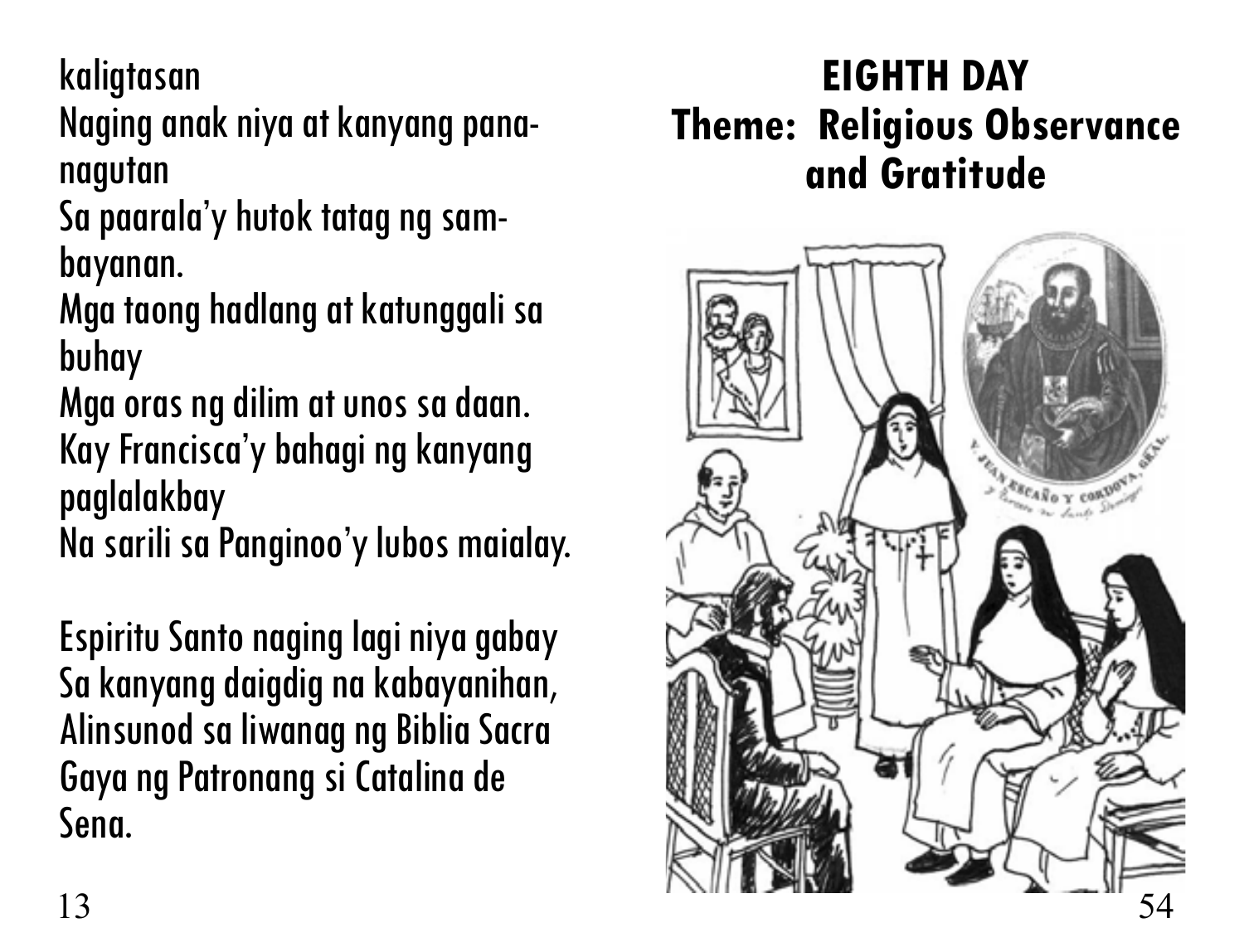This we ask through the merits of Jesus, our Savior and through the intercession of Mary, our mother and Mother Francisca, your humble servant. Amen.

- 5. CLOSING PRAYER p.9
- 6. HYMN: FRANCISCA DE MANILA p.11



# $53$  14

### **SECOND DAY Theme: Obedience**

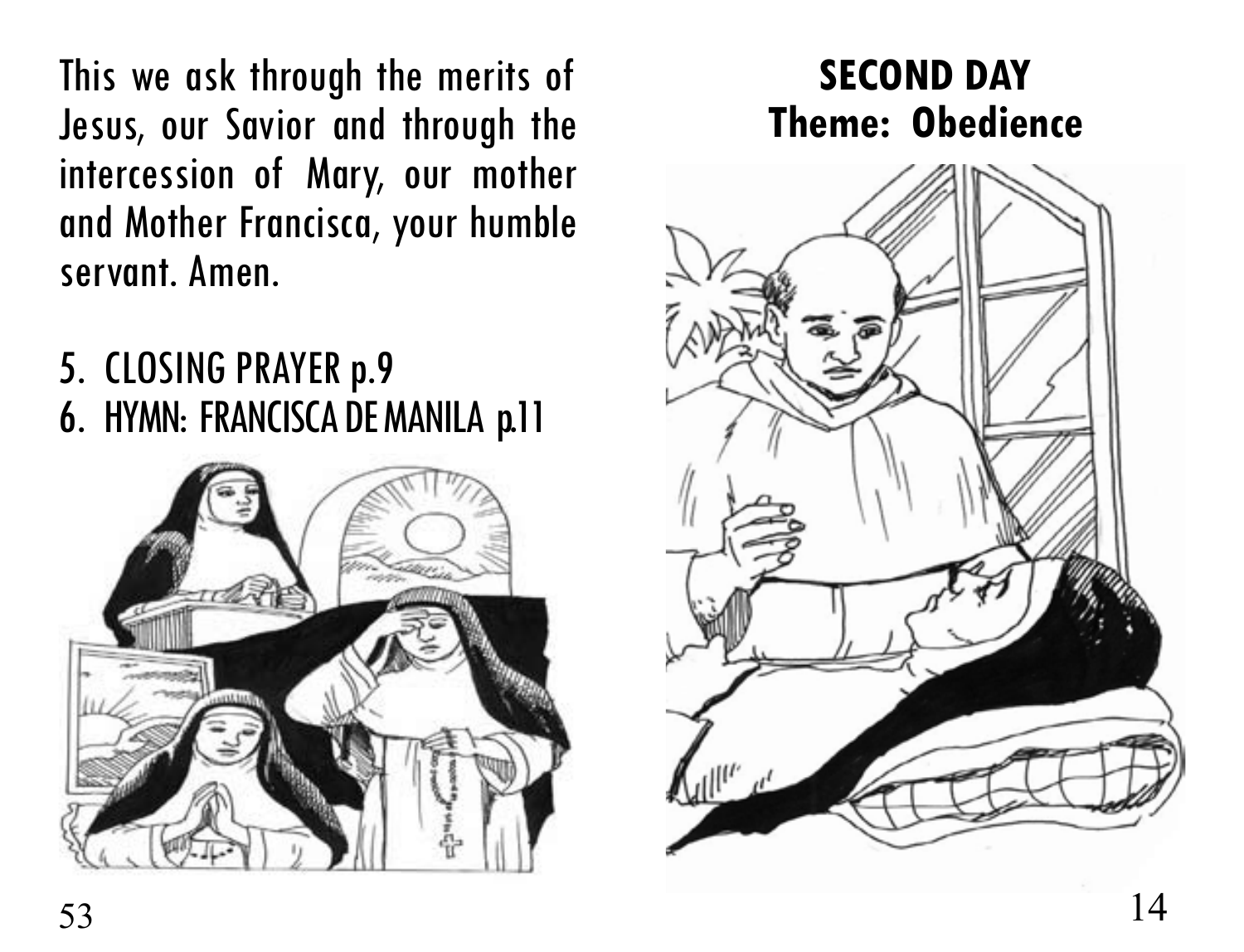- 1. ACT OF CONTRITION
- 2. PRAYER FOR EVERYDAY p.3
- 3. READING AND REFLECTION FOR THE DAY

## **Reading from the Breve Relación by Fr. Juan de Sto. Domingo**

 "I gave her the Viaticum with all the solemnity given in the Do minican Order, the Mother asking pardon to all her daughters and to me. I told her: 'Mother, you should also pardon those who offended you.' She said: 'Nobody offended me.' I insisted that she should forgive and that she should say it in a  $\frac{15}{15}$  52

and compassion. With deep faith, she entrusted them to the Lord. (Pause for Reflection)

# 4. PRAYER FOR THE DAY **P r a y e r**

 Most Holy Trinity, our model of community, grant us the grace to love our family/community. Lead us all to be one in truth and one in charity. Give me the humility to accept that sometimes I am weak and can make mistakes. Give me the courage to live and stand up for the truth and when called for to lovingly correct my brothers and sisters as Mother Francisca did.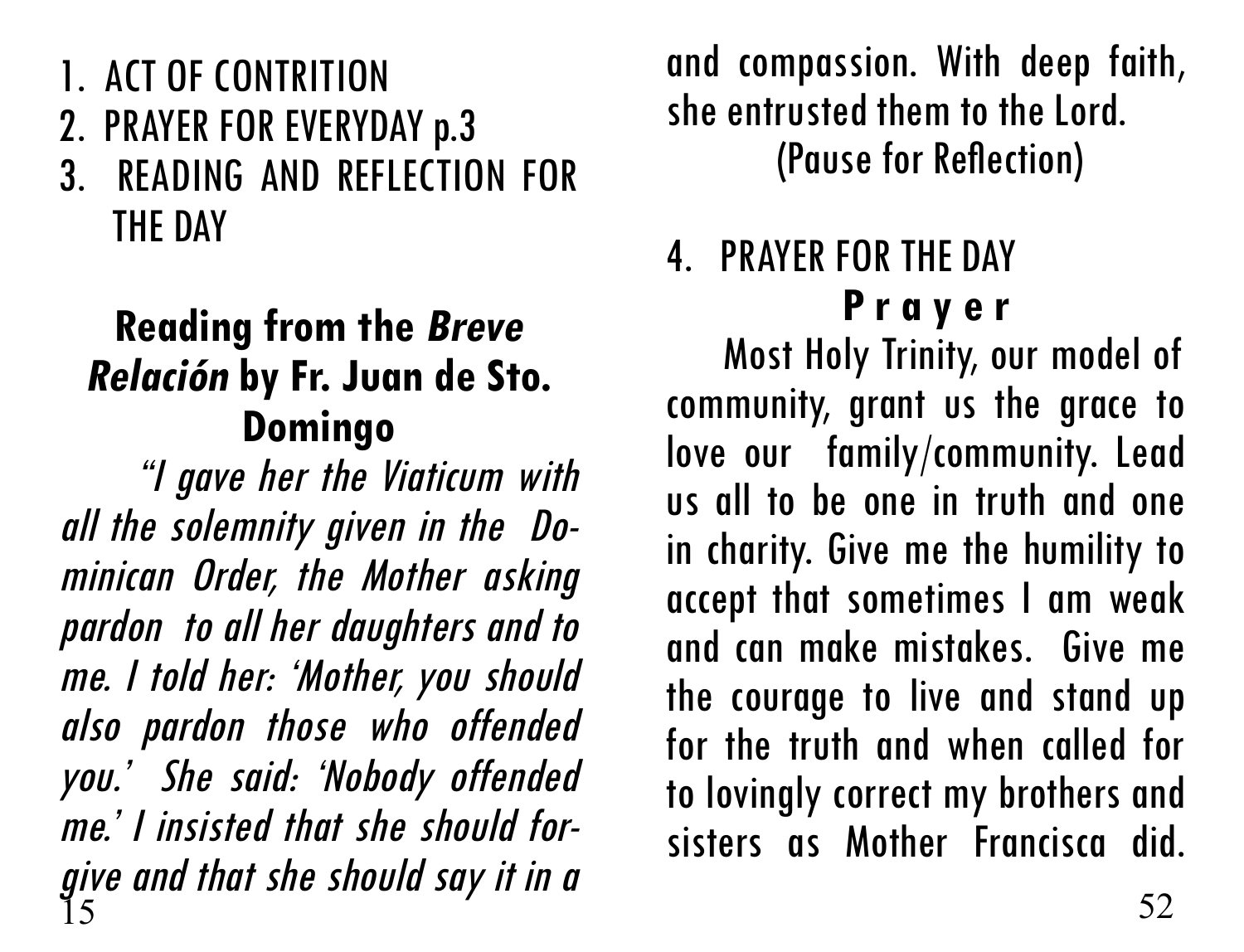emanates from her deep encounter with the Lord. Such in the case of Mother Francisca who by her great love and zeal for the glory of God, she did not hesitate to admonish and even scold some Beatas who took advantage of their going to church to meet and chat with lay acquaintances and discussing things that are not spiritual. Mother Francisca took notice that these slowly caused some of the Beatas to abandon their spiritual obligations, lose fervor, feel exhaustion and regret their avowed state of life. Mother Francisca corrected the erring Beatas with prayers, love loud voice. Which she did." (Chapter XI, pp. 93-94)

### **Reflection**

 Mother Francisca was obedient. She was a covenantal leader who possessed a profound awareness of God's presence. She was sensitive and responsive to the promptings of the Holy Spirit. Her deep union with God and devotion to the Holy Spirit made her discern God's will.

 Her strict and loving observance of her vows and constitutions and her very life show the value and virtue of Obedience. When she wanted things to happen for the good of  $51$  16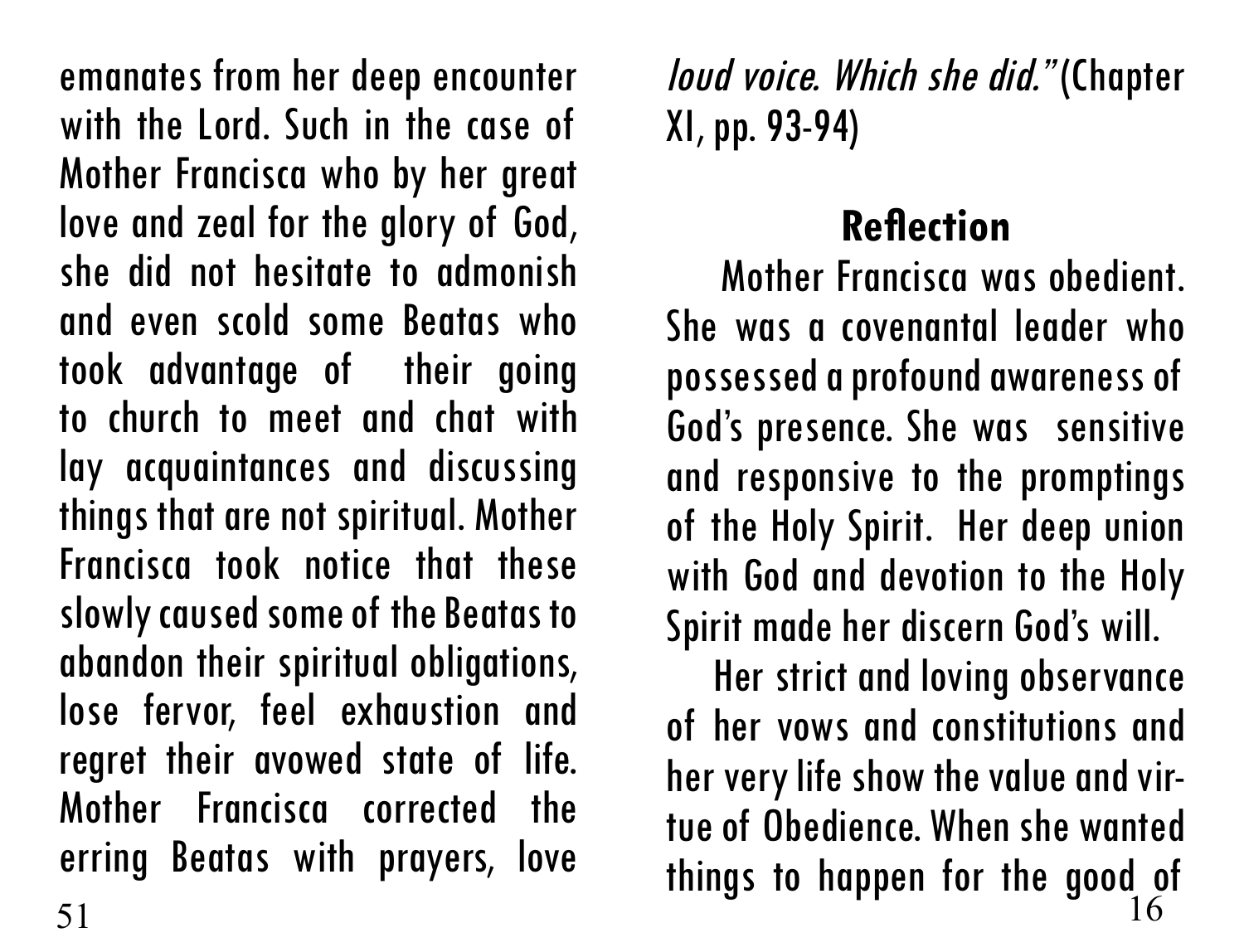the Beaterio, as when she requested for the building of the passage from the Beaterio to the Chapel of San Juan de Letran so that they will have access to the Blessed Sacrament, she would give her side but she was submissive to her superior's decisions. Another test of her obedience was when she was near- ing her final hour. Fr. Juan de Sto. Domingo asked her to pardon those who offended her. She replied that nobody offended her but the priest insisted and told her to say it aloud. She obediently obliged.

(Pause for Reflection)

Father Provincial, Father Bartolome Marron to live in a community which was granted to them in 1686, with the confirmation of the Acts of the Province.

 Women of exceptional differences gathered to live together as community is in itself a profound expression of God's love and an endearing challenge to respond to that Love. In all circumstance of community living, a much greater challenge is laid upon the Prioress whose actions and judgment are based not on mere personal perception and judgment but above all by love and wisdom that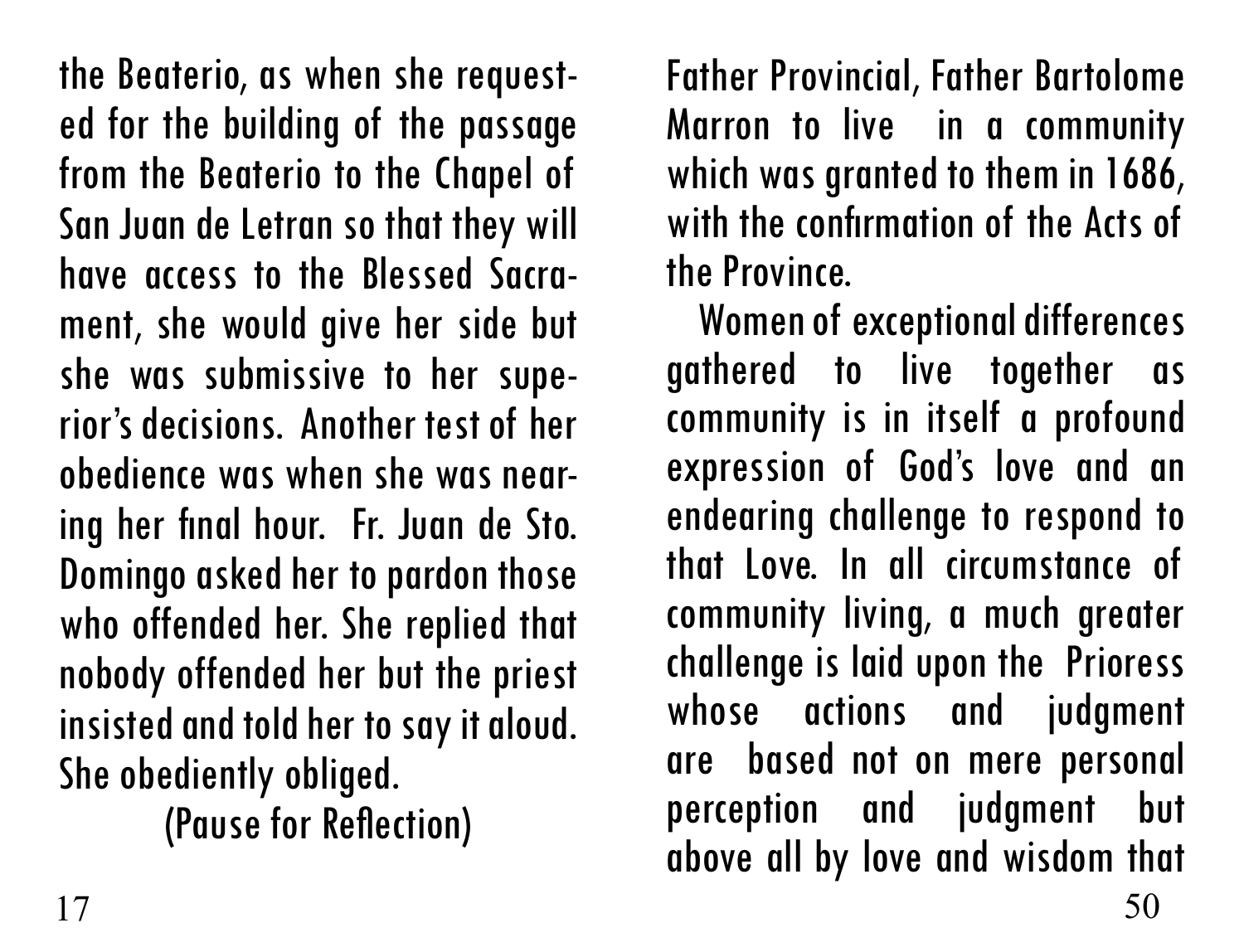## **Reflection**

 Mothers Francisca, Antonia Esguerra, Sebastina de Jesus and Maria de la Vega were were considered pious by the people in Intramuros during the last decade of the seventeenth century. They became Beatas wearing the habit of the Third Order of St. Dominic de Guzman but were living in their respective homes. They led a life of intense prayer and gave witness of their compassion for the young, the sick and the needy.

 It was for these reasons that they expressed their desire to the Prior, Father Juan de Santa Maria and the

4. PRAYER FOR THE DAY P r a y e r Make me dear Lord, obedient to your slightest desire and will as did Mother Francisca. Amen.

# 5. CLOSING PRAYER p.9 6. HYMN: FRANCISCA DE MANILA p.11

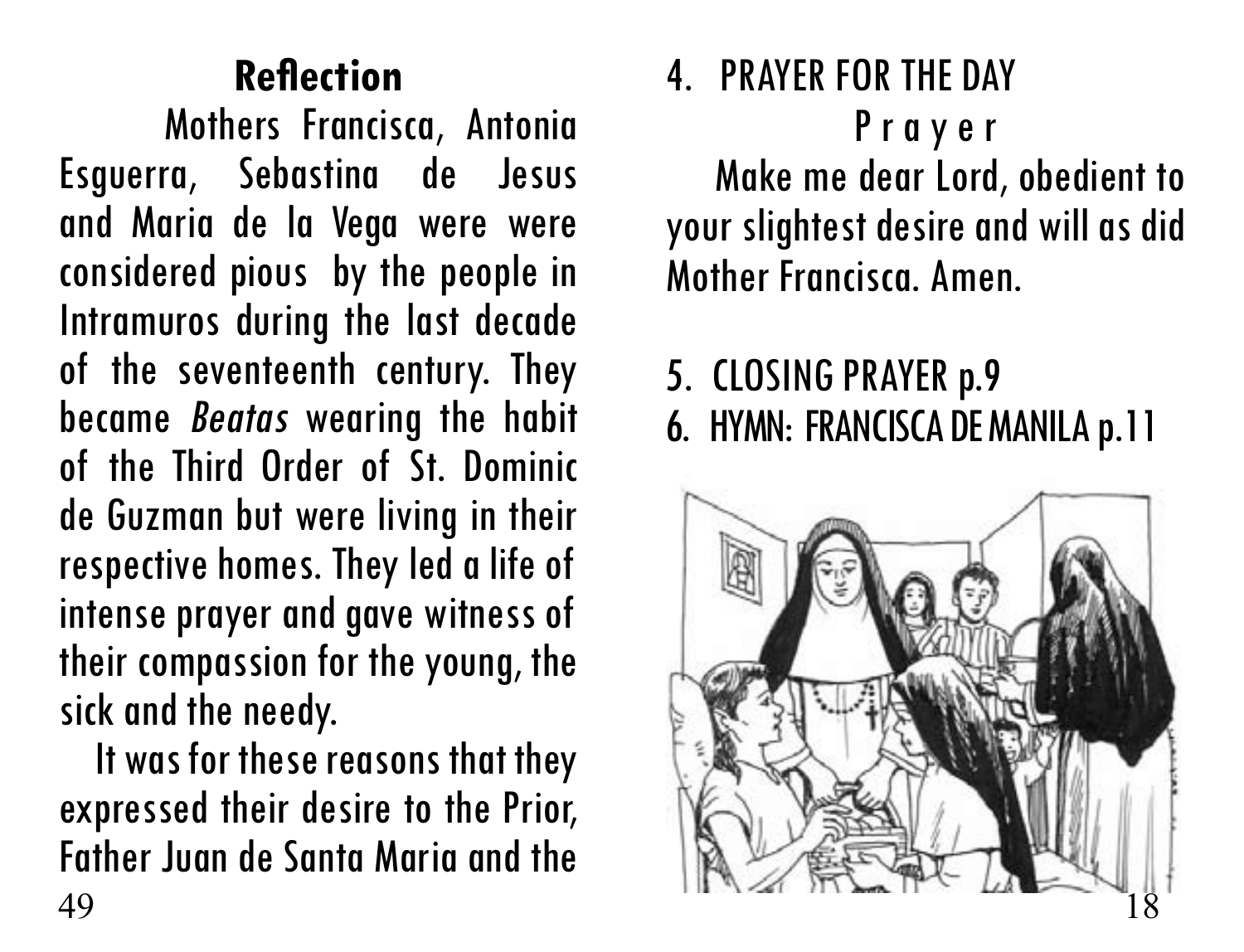

piritu Santo de Fuentes as Prioress to whom all of them pledged obe dience… They started to observe the Rule from the hour of Compline in their Oratory; and this was fol lowed and continues to be followed through the mercy of the Lord¨ (Chapter III, p.50). "But sometimes they (Beatas) gave in to chatting, taking advantage of their going to the Church… Because of these, the Prioress (Mother Francisca) admon ished them; sometimes she scolded them and threatened them with the zeal for the glory of God and the good of their state of life¨ (Chapter VII, p. 70).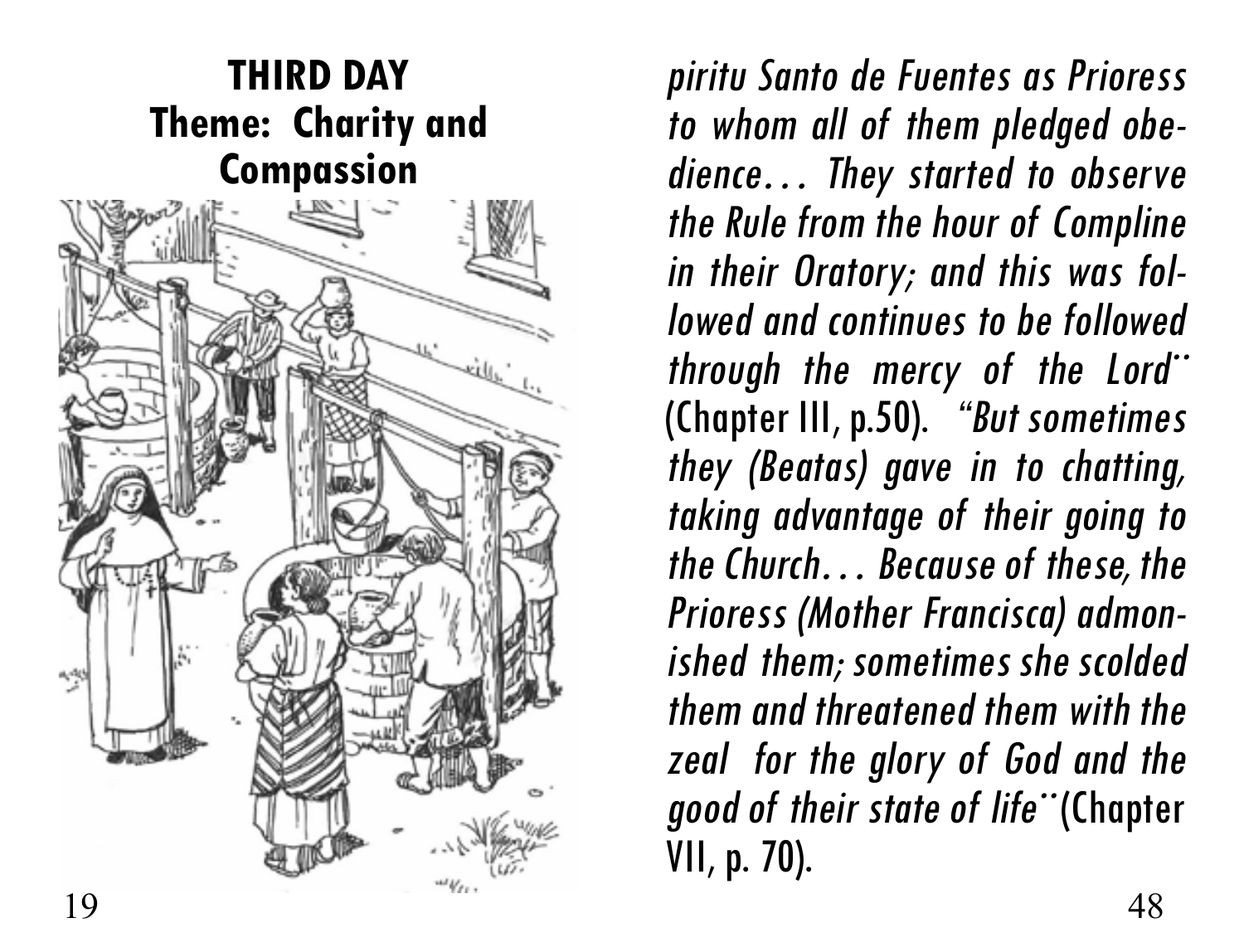- 1. ACT OF CONTRITION
- 2. PRAYER FOR EVERYDAY p.3
- 3. READING AND REFLECTION FOR THE DAY

# **Reading from the Breve Relación by Fr. Juan de Sto. Domingo** "The Beatas frequented the sac-

raments in our convent of St. Domi nic, setting good example of humil ity and devotion. Some of them, I understand, wished to live together in a community" (Chapter 1, p. 34). …"And in this manner they did it. After they had professed, I appointed Mother Francisca del Es-  $47$  20

- 1. ACT OF CONTRITION
- 2. PRAYER FOR EVERYDAY p.3
- 3. READING AND REFLECTION FOR THE DAY

# **Reading from the Breve Relación by Fr. Juan de Sto. Domingo** "She (Mother Francisca) was

charitable to the poor, in such a way that having nothing over, she gave out what was necessary. Many days she used to go to San Juan de Dios bringing something to eat for the unfortunate sick, whom she served and distributed the food" (Chapter XII, p. 106).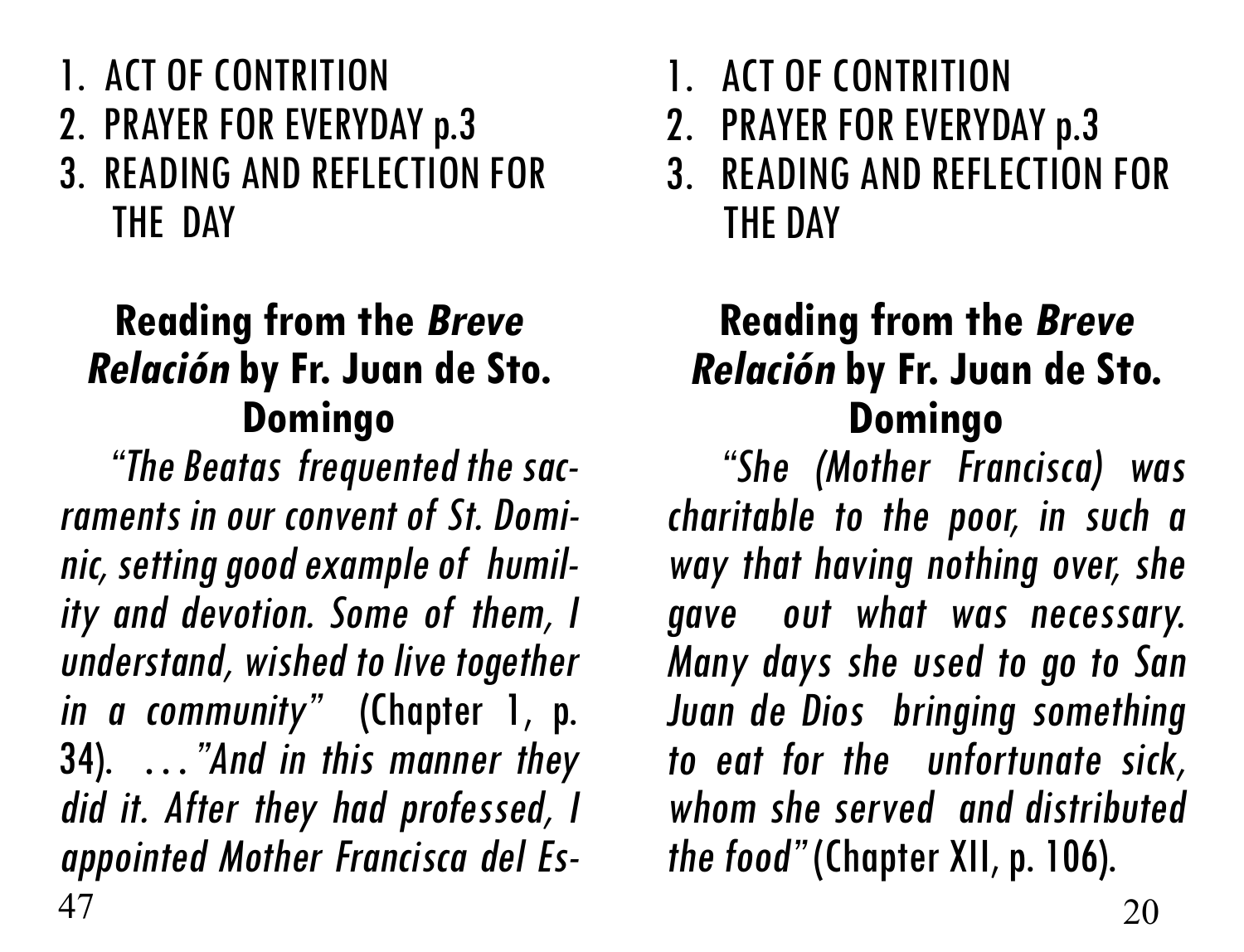## **Reflection**

 Mother Francisca had extremely great love for the poor and compassion for the unfortunate as evidenced by what she did to them in such a way that having nothing over, she gave out what was necessary. Many days she used to go to San Juan de Dios Hospital visiting the sick, bringing something to eat for the unfortunate and marginalized and distributed food to the waiting patients.

 At another instance, her love and compassion to the poor and needy was shown when there was a scarcity of drinking water and

### **SEVENTH DAY Theme: Fraternal Correction and Love of Community**

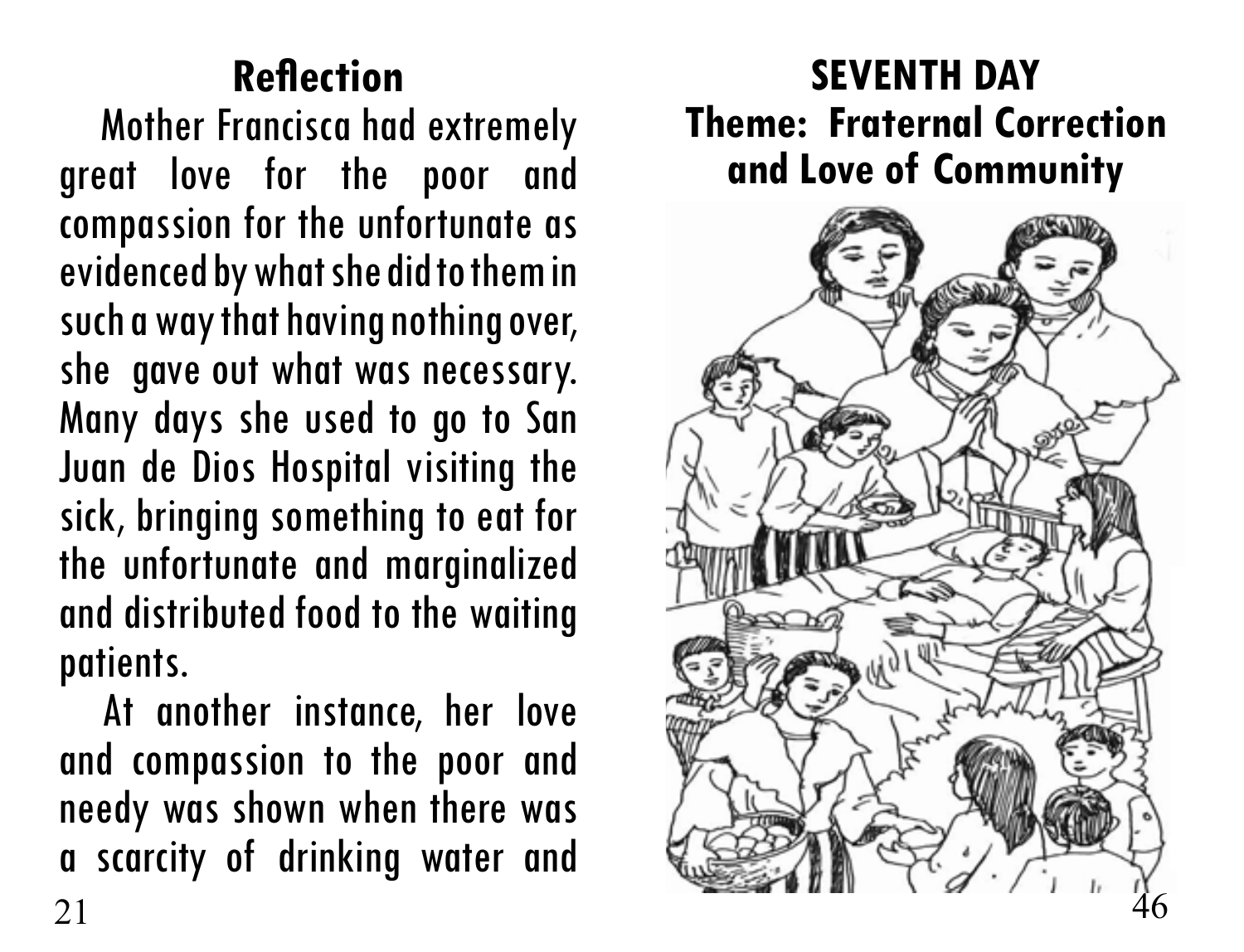Your Son and Our Lord. Help us pray fervently with childlike simplicity as Mother Francisca did. Amen.

- 5. CLOSING PRAYER p.9
- 6. HYMN: FRANCISCA DE MANILA p.11



she offered and allowed the poor people in the vicinity to fetch from the two big wells in the Beaterio. (Pause for Reflection)

### 4. PRAYER FOR THE DAY P r a y e r Lord Jesus, give me the grace to follow the footstep of Mother Francisca in alleviating the suffering of the poor. Amen.

# 5. CLOSING PRAYER p.9

6. HYMN: FRANCISCA DE MANILA p.11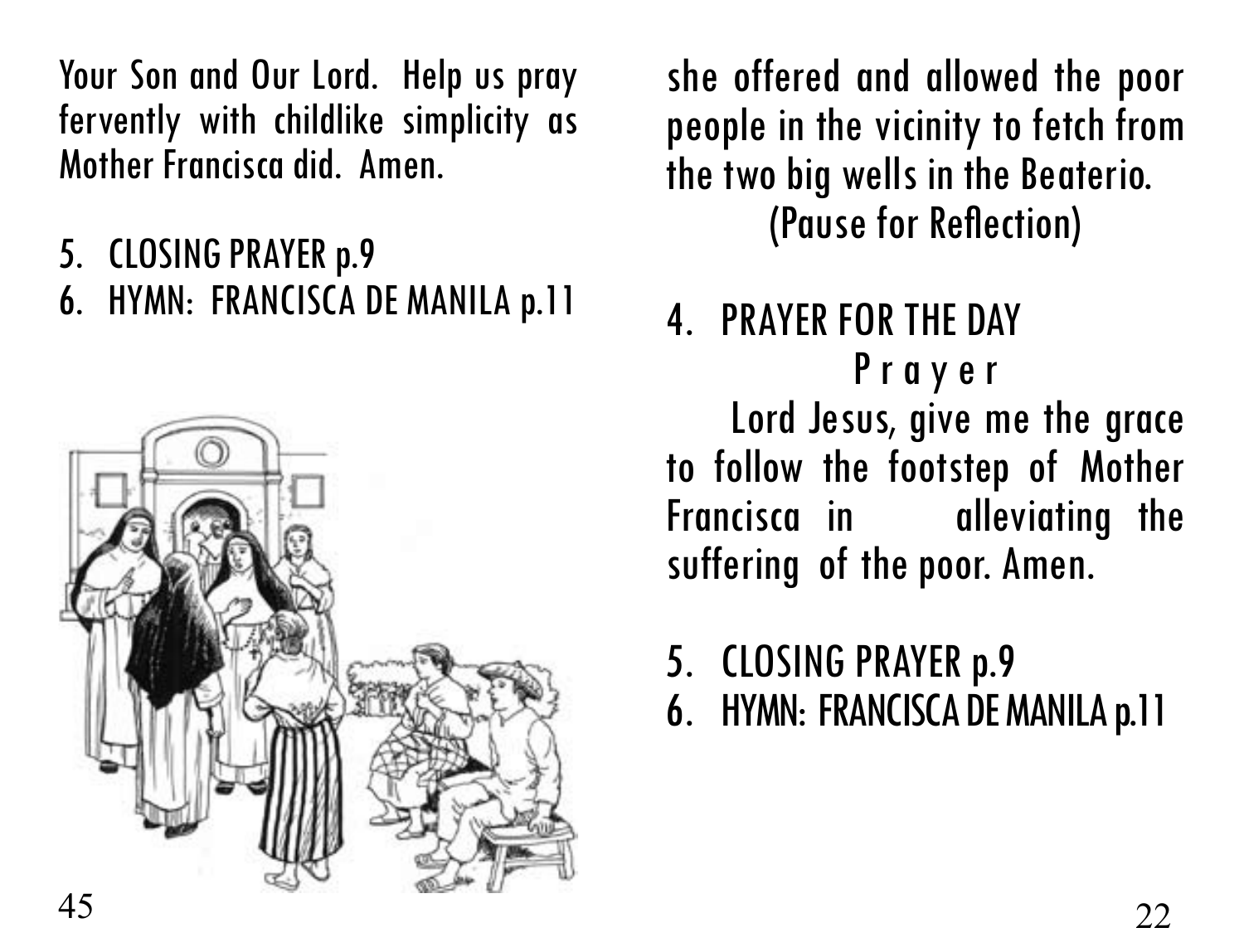### **FOURTH DAY Theme: Trust in God, Resignation and Abandonment**



honor the mysteries of the Holy Rosa- ry. Each Beata would take a particular mystery for her own particular devo- tion, keeping the order of seniority in the choice. Mother Francisca's devotion to the Blessed Mother was greatly manifested in the praying of the Ro- sary. She ordered that the rosary be prayed by the community in the morn- ing, early afternoon and evening. After the rosary at noon they had meditation until three o'clock afternoon.

(Pause for Reflection)

# 4. PRAYER FOR THE DAY

**P r a y e r** Lord God, help us that through our devotion to the Blessed Mother, we may be drawn close to follow Jesus  $23$  44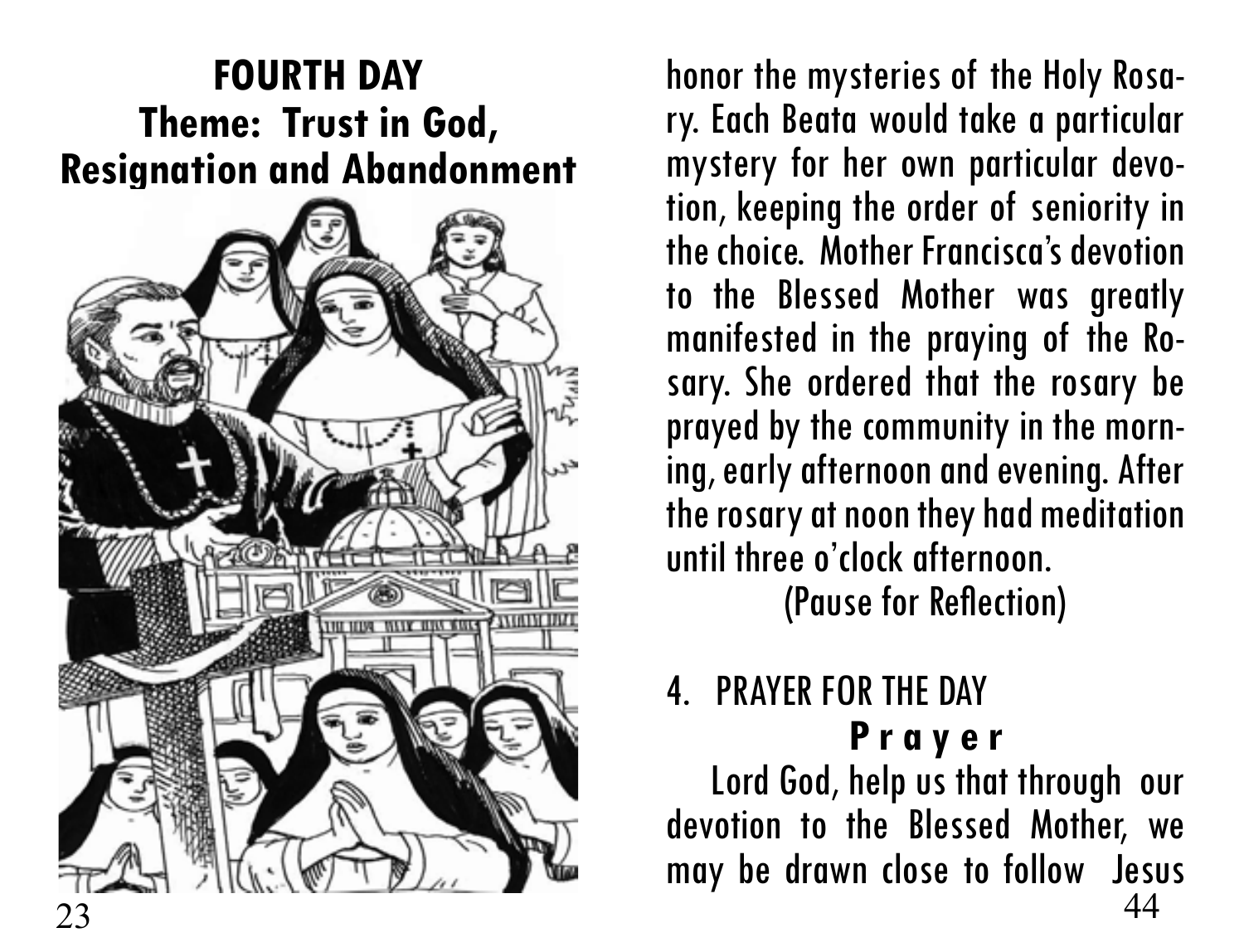She spent many hours in prayer.

 When she was widowed, she invited women to pray in her home. She was de e ply spiritual and contemplative. She devoted herself to private and communal prayers. Amidst her work she communed with God. She loved to be in the chapel and spent long hours with the Lord. They prayed the "Little Office" and got up at midnight for a meditation and other prayers. She was greatly devoted to Our Lady. As a community they prayed the three parts of the Holy Rosary in the morning, early afternoon and evening. After the rosary at noon they had meditation until three o'clock afternoon.

 The number of the Beatas were maintained to fifteen in number to  $43$  $43$  24



- 1. ACT OF CONTRITION
- 2. PRAYER FOR EVERYDAY p.9
- 3. READING AND REFLECTION FOR THE DAY

# **Reading from the Breve Relación by Fr. Juan de Sto. Domingo** "In fact, I was very much op-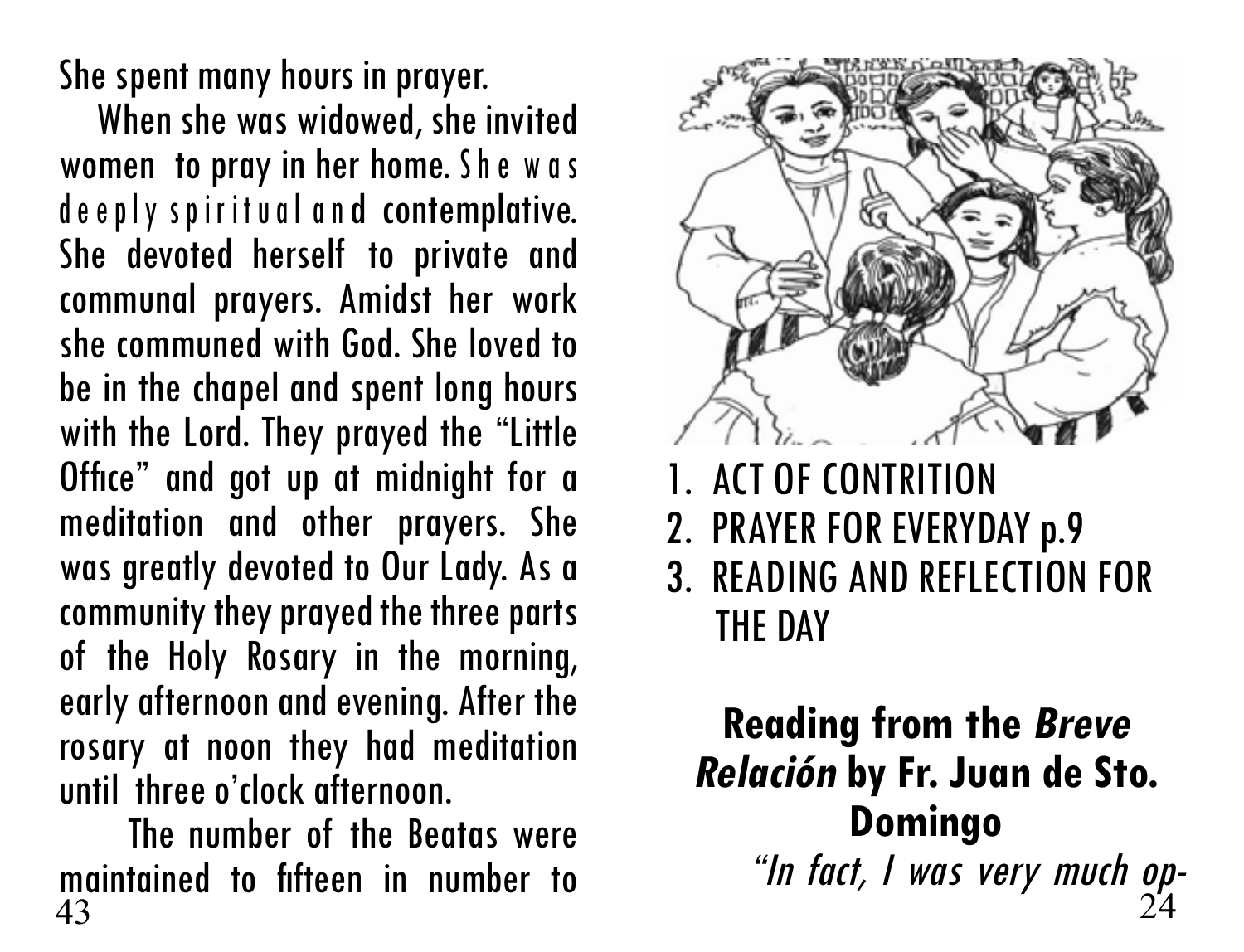posed to it (Beaterio) considering how much is needed to sustain a community, however small it is, and seeing further that the Beatas were scarce in personal goods, of which they had just enough." (Chapter 1, p. 37). "Afterwards, she explained her sentiments to me, but I reasoned out to her approving what the Provincial had said, and the old woman was appeased and resigned herself to *the will of God in everything"* (Chap-<br>ter IX, p. 80).

### **Reflection**

 Mother Francisca and the Beatas met many difficulties, trials, and

and spacious oratory was formed. Seeing the oratory, Mother Francisca ordered that the Rosary be prayed by the community in the morning, at one <sup>o</sup>'clock during the day and at night; and even at midnight they rose up for mental prayer, and the spiritual exer cise lasted until almost 3:00 o'clock" (Chapter III, p. 46). "… and that the Beatas be fifteen, to honor the myster ies of the Most Holy Rosary" (Chapter III, p. 48).

### **Reflection**

 Mother Francisca was a woman of prayer. She talked to God and about God. Even when she was not yet in the Beaterio, her home was like a chapel  $\frac{1}{25}$  many dimensions, then, diven with many holy pictures and statues.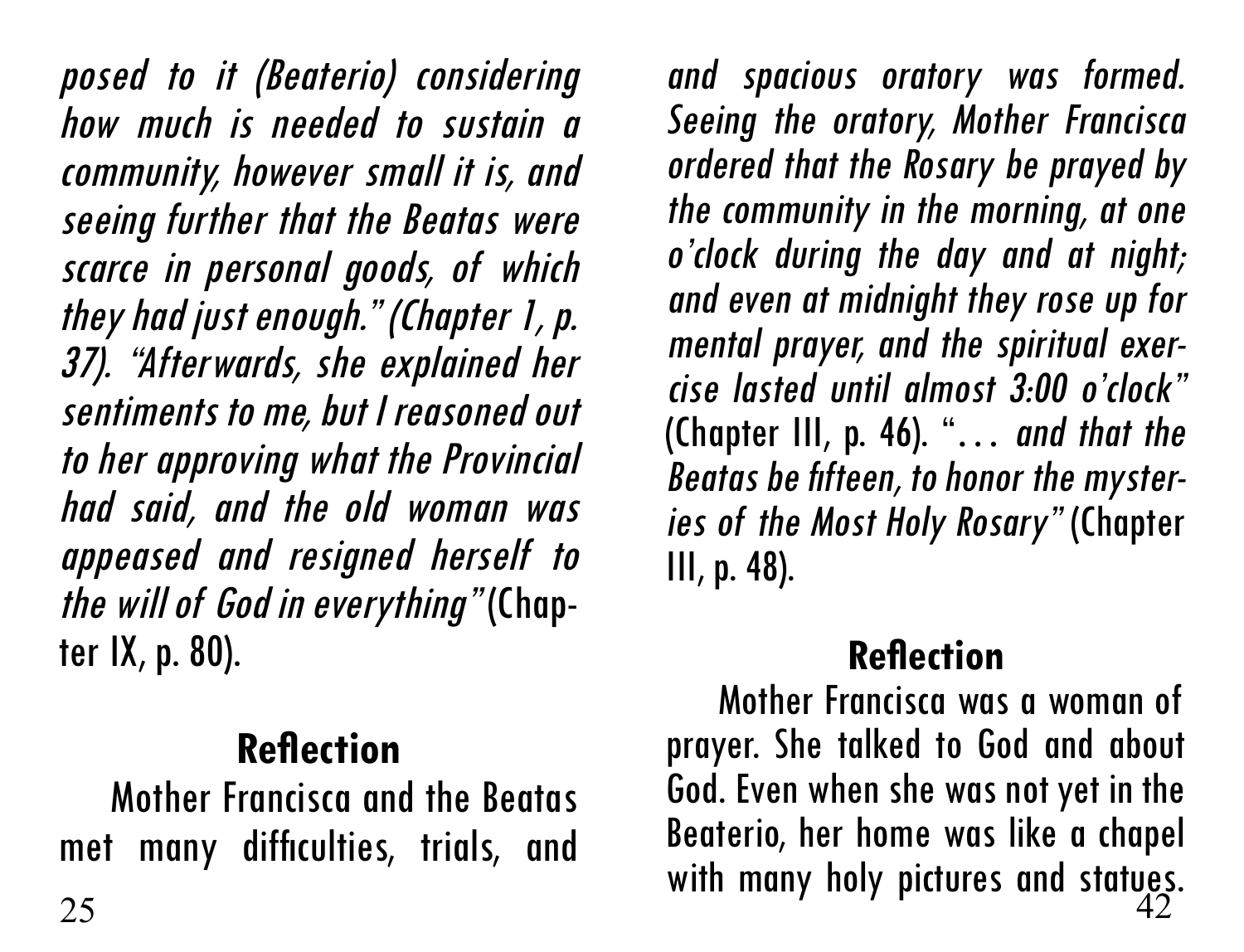- 1. ACT OF CONTRITION
- 2. PRAYER FOR EVERYDAY p.3
- 3. READING AND REFLECTION FOR THE DAY

### **Reading from the Breve Relación by Fr. Juan de Sto. Domingo**

 "After becoming a widow, she (Moth er Francisca) gave herself truly to the service of God, with much profit to her soul and much perseverance in mental and vocal prayers, so that her house seemed to be an oratory" (Chapter XIII, p. 106). She was joined by some pious women in the city of Manila and together they live in community… ."The house (the first Beaterio) was renovated, walls were built around the yard, an altar was framed and neat<br><sup>41</sup>  $41$  26

challenges: the construction of a Beaterio, the plan of Archbishop Camacho to place them under his authority, the conflict between the Archbishop and the Dominican Friars, excommunication, exile to Sta. Potenciana and many more.

 When the Religious Orders in the Philippines were asked by Rome to comment on the establishment of the Beaterio, all were in favor except the Rev. Father Provincial of the Se- raphic Order of our Holy Father St. Francis. In response to this situation, Mother Francisca said that God cannot be resisted and the Beaterio will fair very well.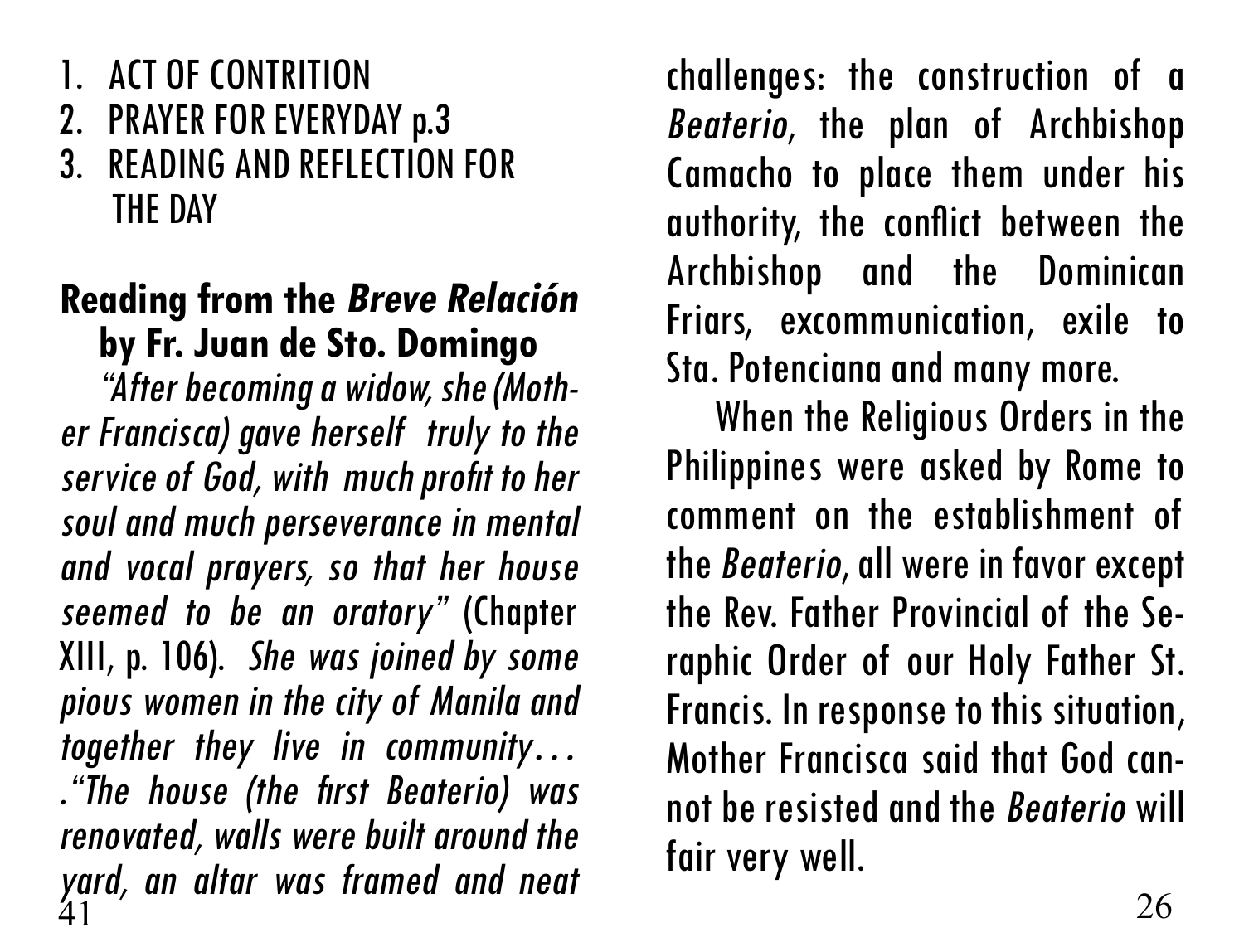As predicted by Mother Francisca, the Beaterio was established, however, only for a short term, The Beatas and the Beaterio caught between the disputes of ecclesiastical and government authorities were excommunicated and exiled in Santa Potenciana for more than two years. During their exile in Sta. Potenciana, the Beatas were beset by many trials. Not having a Beaterio of their own, and not allowed to wear the habit but still following the rigors of common life by regular observance of rules and regulations like prayers and other spiritual exercises, have caused some of the Beatas to be restless 27 40

### **SIXTH DAY Theme: Piety, Love of Prayer and Devotion to the Blessed Virgin Mary**

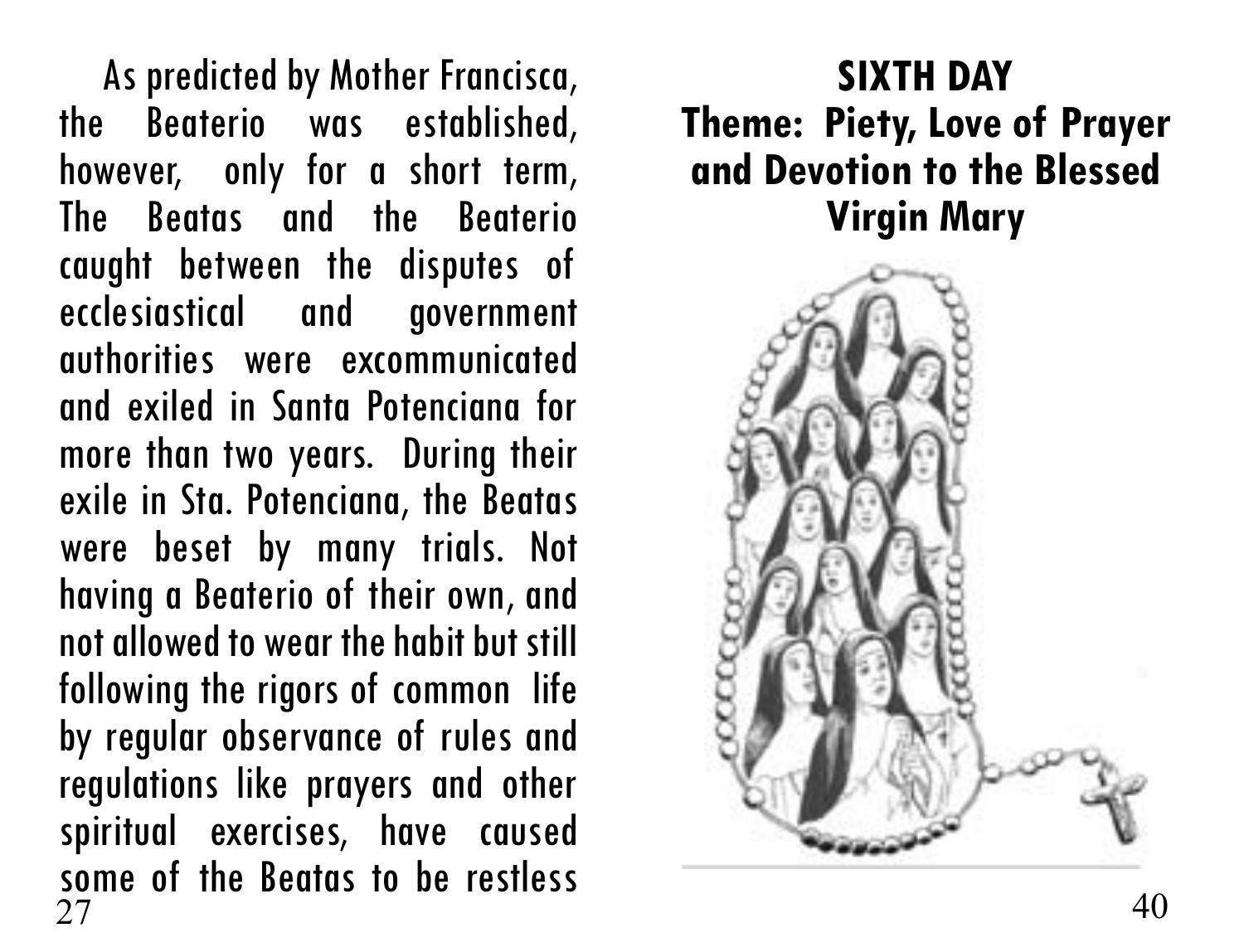to do Your will. May we remain faithful and dependent in your love. We ask these through Jesus Your Son and the inspiration and intercession of Mother Francisca del Espiritu Santo de Fuentes. Amen.

### 5. CLOSING PRAYER p.9 6. HYMN: FRANCISCA DE MANILA p.11



and to waver in their vocation.

 Mother Francisca, out of charity and her love for the Beaterio, tried her best to advise the Beatas to persevere in their vocation. However, some of the Dominican Fathers favored letting go of these Beatas since they were causing troubles. Father Provincial himself gave the following order: "Señora, the door is open for those who would like to go, do not wait to give any more troubles, but to those who will persevere, the Order will not fail them." The order saddened Mother Francisca so much and she relayed her feelings and sentiments to Fr. Santo Domingo. However, after 39 28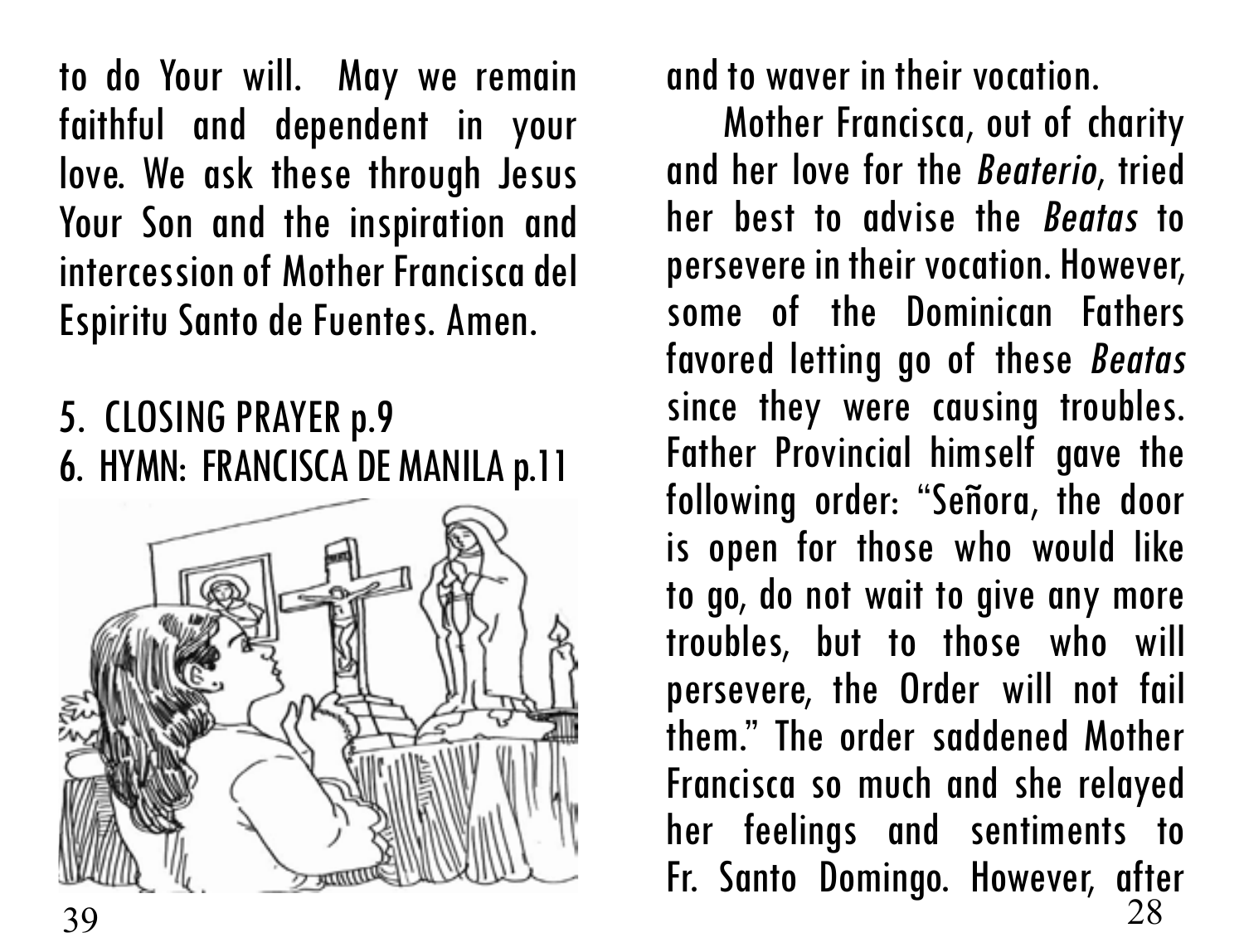explaining his approval of the Father Provincial's order, Mother Francisca was appeased and resigned to the will of God in everything..

 Despite these shadows, Mother Francisca and the Beatas remained close to Jesus. Their faith, tested like fire in the furnace made them cling to Christ and Our Lady of the Rosary, never giving up hope for they had complete trust in Divine Providence. (Pause for Reflection)

### 4. PRAYER FOR THE DAY **P r a y e r**

 God, our Father, in the agony in the garden, Jesus, Your Son, prayed: the darkness of opposition and contradiction.

 Mother Francisca del Espiritu Santo de Fuentes and the Beatas were women of hope for they were women of vision and courage.

(Pause for Reflection)

### 4. PRAYER FOR THE DAY **P r a y e r**

 Lord God, our Father, we ask your gift of guidance in keeping us steadfast in our response to your call as we immerse ourselves in our daily activities, ever hopeful to be given grace in trying moments. Give us, dear Lord, strong determination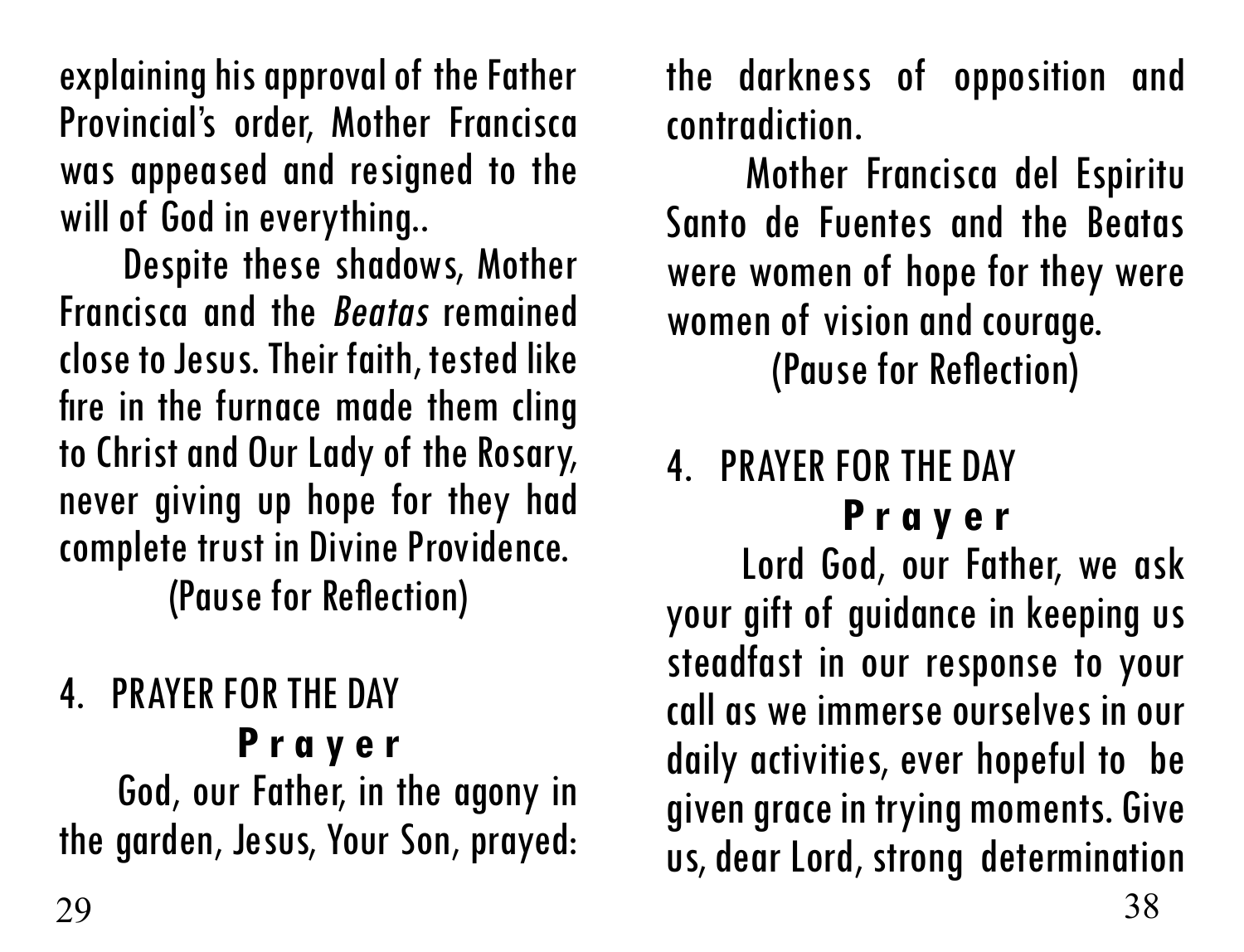a courageous tone to Fr. Juan de Sto. Domingo: "Father Prior, the Beaterio will be constructed and Your Reverence will see it."

 Hope for Mother Francisca and the Beatas was founded on God alone. Even when their efforts were seemingly futile, and the foundation of the Beaterio, hopeless, they went on hoping against hope; believing firmly in God's inspiration. The Beatas, especially Mother Francisca set an example of hope – hope in God's providence; hope that in God's beautiful time, the Beaterio would be set up; hope geared towards the realization of a vision amidst  $37$   $30$ 

"Father, if it is your will, take this cup from me; yet, not my will but yours be done. (Luke 22:40) Sometimes, I resent and cannot accept some conditions and situations in my life. Lord, help me. Let me put my total trust in you . Send me Your Holy Spirit that I may be able to see what Your plans are for me. Help me to accept willingly Your will as did Your Son, our Lord Jesus Christ and Your handmaid, Mother Francisca. Amen.

# 5. CLOSING PRAYER p.9 6. HYMN: FRANCISCA DE MANILA p.11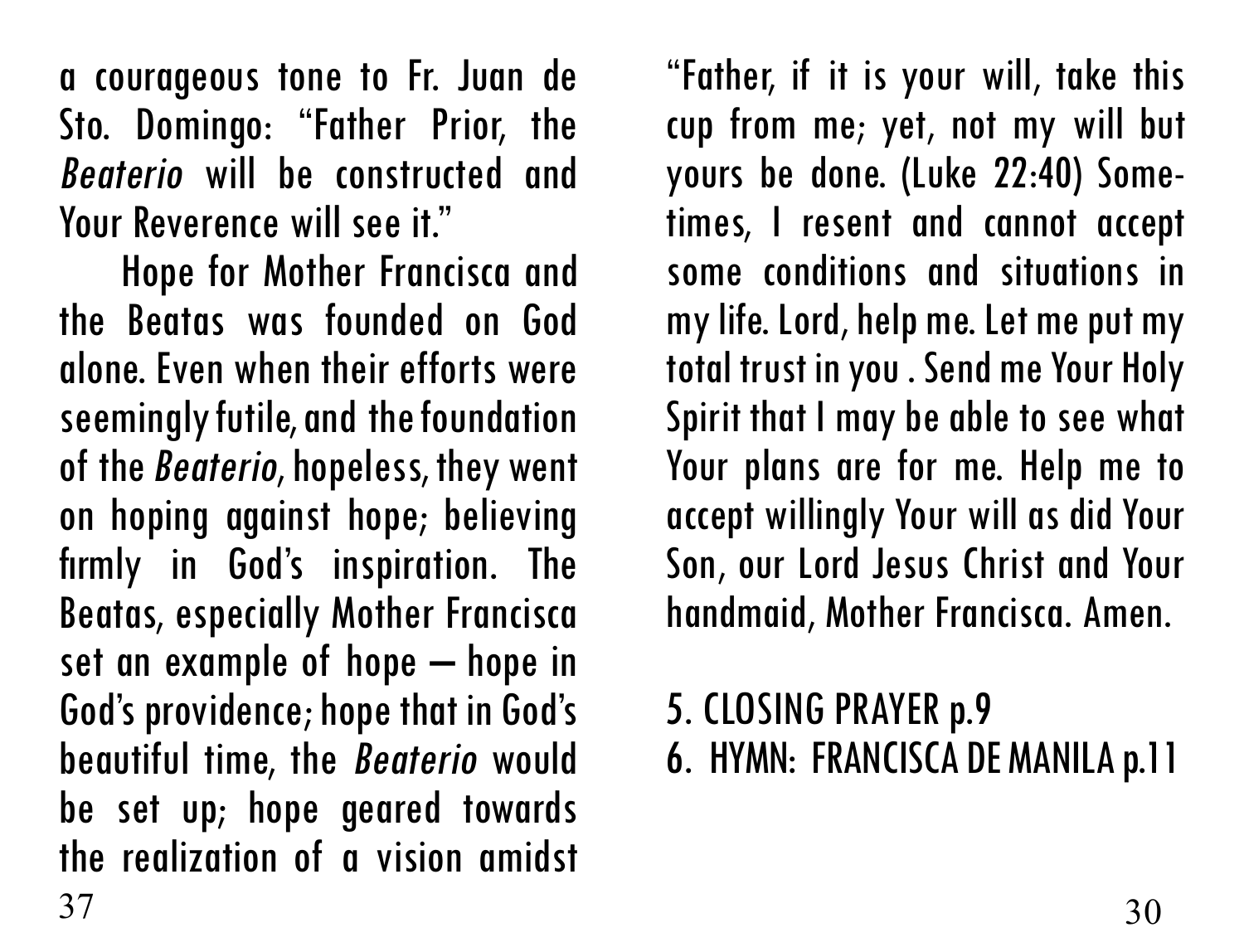### **FIFTH DAY Theme: Determination, Persistence, Decisiveness and Hope**



tell the Prior that "the Beaterio will be constructed and Your Reverence will see it."<br>Due to the determination and

persistence of Mother Francisca and the Beatas, the Prior relented and the Beaterio became a reality on July 26, 1696.

 Mother Francisca del Espiritu Santo de Fuentes, the foundress of the Beaterio de Santa Catalina, was a woman of hope. To be a foundress of a Congregation at a time when there was so much opposition even from the Church hierarchy meant for Mother Francisca to hold on to a vision that set her to say in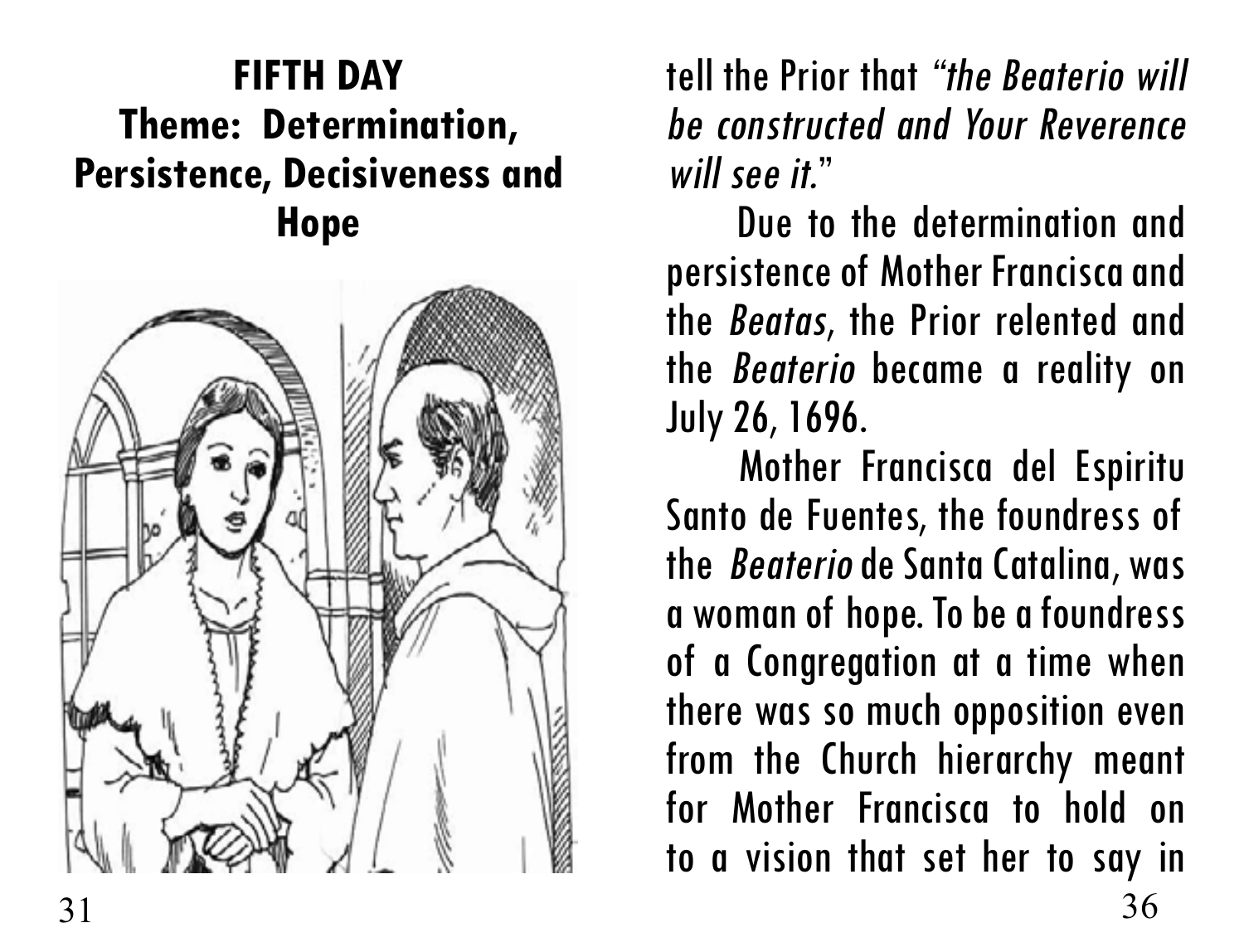then Father Provincial Fr. Bartolome Marron, that they be allowed to live together in a community. Their request was granted in 1686 with the confirmation of the Acts of the Province and the Master General of the Order approved it on January 11, 1688.

 In 1690, the Beatas pressed the Prior, Fr. Juan de Sto. Domingo about the building of a Beaterio but the latter did not approve of the idea because of the difficulty of sustaining a community. The Beatas, especially Mother Francisca persistently brought up the topic to no avail. This led her to courageously  $35 \t 32$ 

- 2. PRAYER FOR EVERYDAY p.3
- 3. READING AND REFLECTION FOR THE DAY

# **Reading from the Breve Relación by Fr. Juan de Sto. Domingo** "… The Beatas… started to

press me about the Beaterio, an idea that was far from my thoughts. In fact, I was very much opposed to it considering how much is needed to sustain a community, however small it is, and seeing further that the Beatas were scarce in personal goods, of which they had just